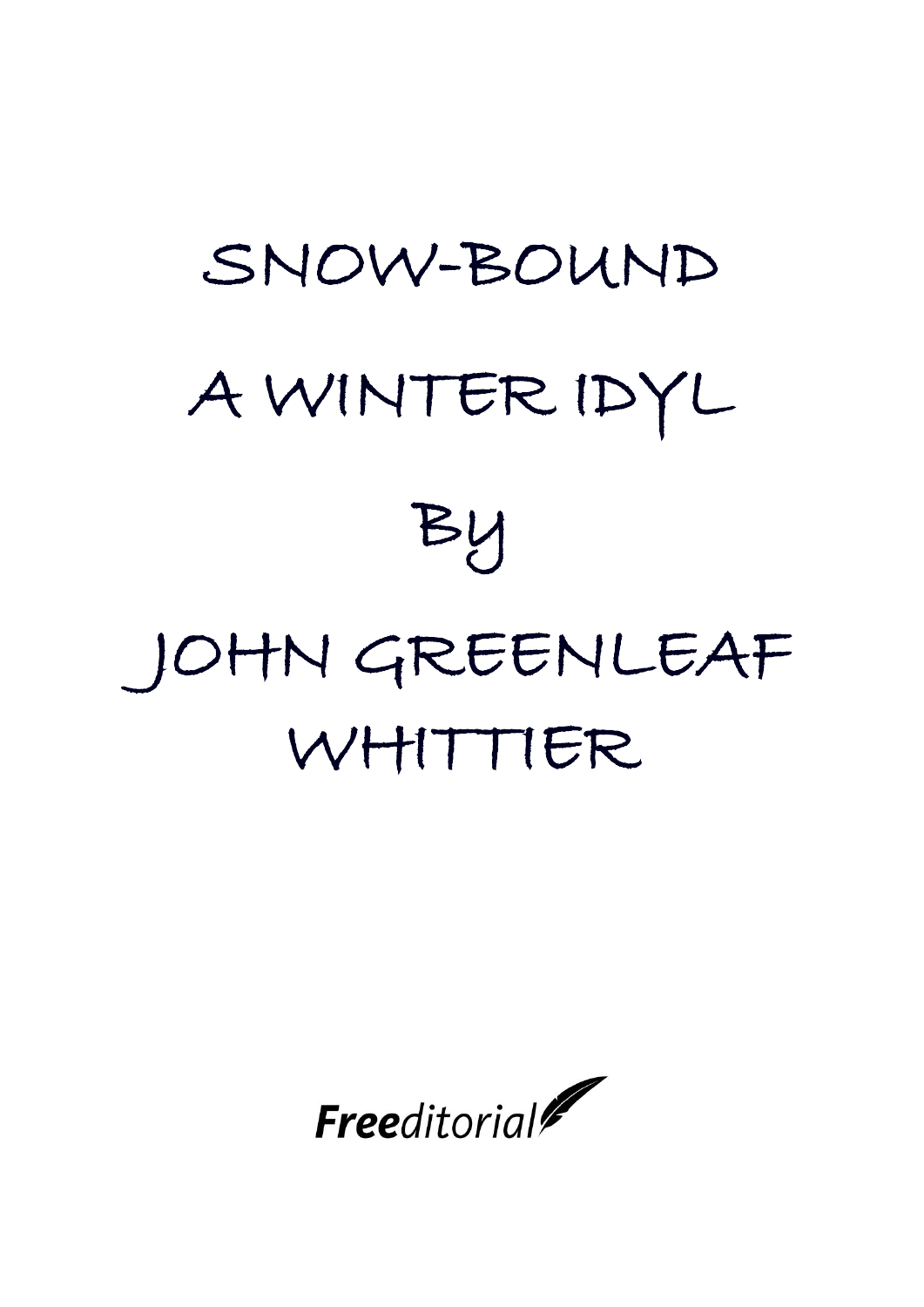TO

## THE MEMORY

OF

### THE HOUSEHOLD IT DESCRIBES,

### THIS POEM IS DEDICATED

BY

### THE AUTHOR.

"As the Spirits of Darkness be stronger in the dark, so Good Spirits which be Angels of Light are augmented not only by the Divine light of the Sun, but also by our common VVood Fire: and as the Celestial Fire drives away dark spirits, so also this our Fire of VVood doth the same."

COR. AGRIPPA, Occult Philosophy, Book I. chap. v.

"Announced by all the trumpets of the sky, Arrives the snow; and, driving o'er the fields, Seems nowhere to alight; the whited air Hides hills and woods, the river and the heaven, And veils the farm-house at the garden's end. The sled and traveller stopped, the courier's feet Delayed, all friends shut out, the housemates sit Around the radiant fireplace, enclosed In a tumultuous privacy of storm."

EMERSON.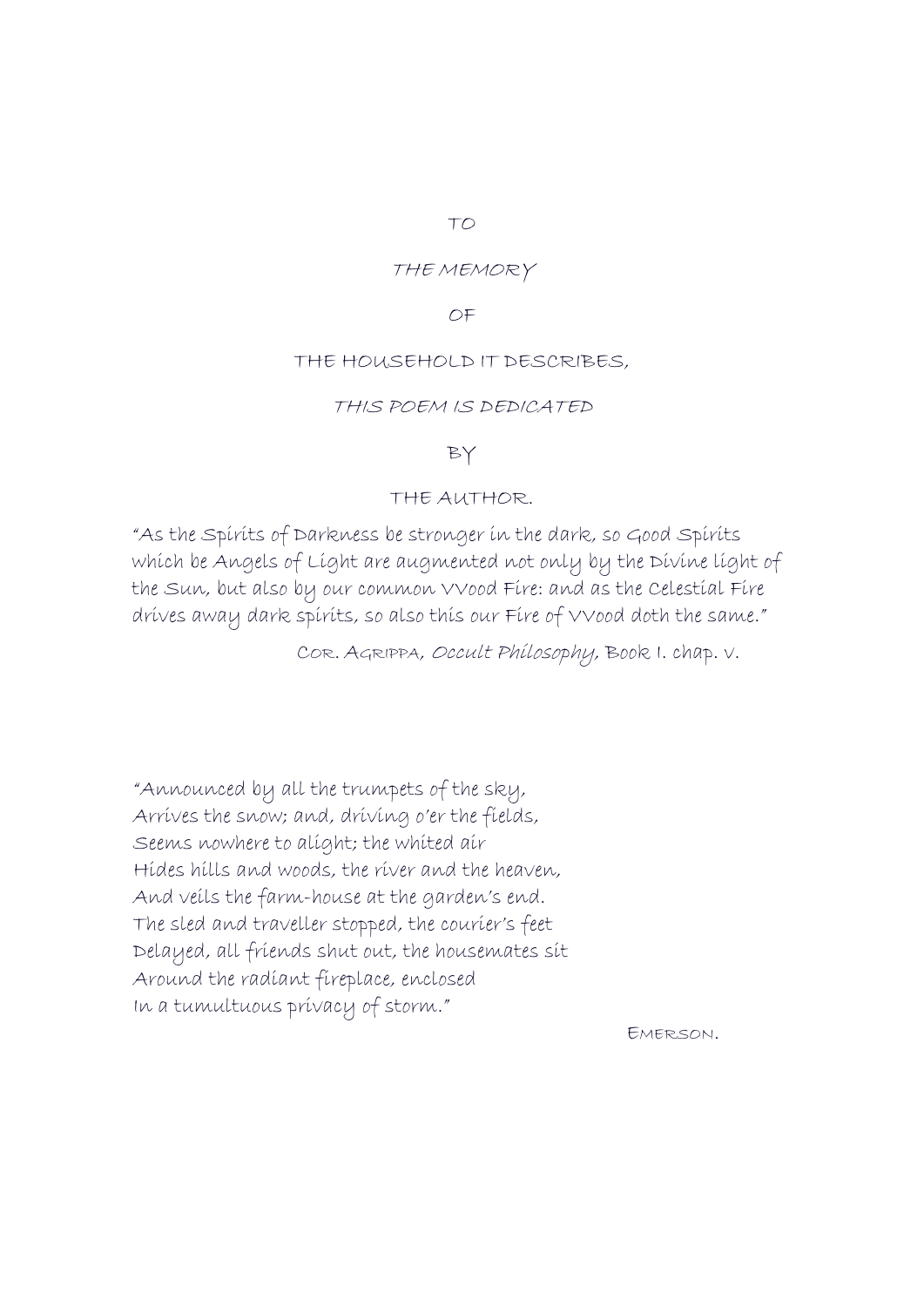### SNOW-BOUND

THE sun that brief December day Rose cheerless over hills of gray, And, darkly circled, gave at noon A sadder light than waning moon. Slow tracing down the thickening sky Its mute and ominous prophecy, A portent seeming less than threat, It sank from sight before it set.

A chill no coat, however stout, Of homespun stuff could quite shut out, A hard, dull bitterness of cold, That checked, mid-vein, the circling race Of life-blood in the sharpened face, The coming of the snow-storm told. The wind blew east: we heard the roar Of Ocean on his wintry shore, And felt the strong pulse throbbing there Beat with low rhythm our inland air.

Meanwhile we did our nightly chores,— Brought in the wood from out of doors, Littered the stalls, and from the mows Raked down the herd's-grass for the cows; Heard the horse whinnying for his corn; And, sharply clashing horn on horn, Impatient down the stanchion rows The cattle shake their walnut bows;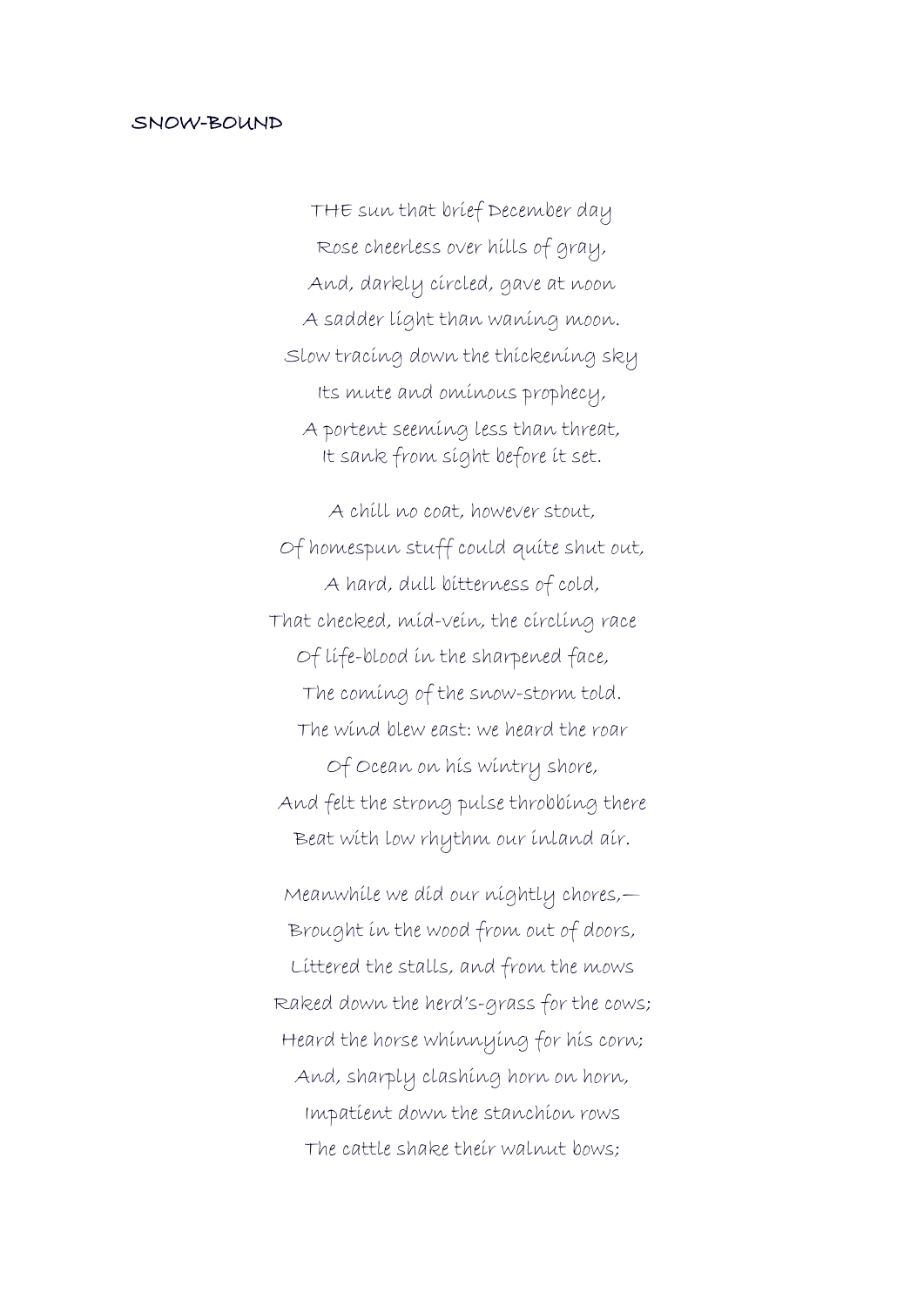While, peering from his early perch Upon the scaffold's pole of birch, The cock his crested helmet bent And down his querulous challenge sent. Unwarmed by any sunset light The gray day darkened into night, A night made hoary with the swarm And whirl-dance of the blinding storm, As zigzag wavering to and fro Crossed and recrossed the wingéd snow:

And ere the early bedtime came The white drift piled the window-frame, And through the glass the clothes-line posts Looked in like tall and sheeted ghosts.

So all night long the storm roared on: The morning broke without a sun; In tiny spherule traced with lines Of Nature's geometric signs, In starry flake, and pellicle, All day the hoary meteor fell; And, when the second morning shone, We looked upon a world unknown, On nothing we could call our own. Around the glistening wonder bent

The blue walls of the firmament, No cloud above, no earth below,—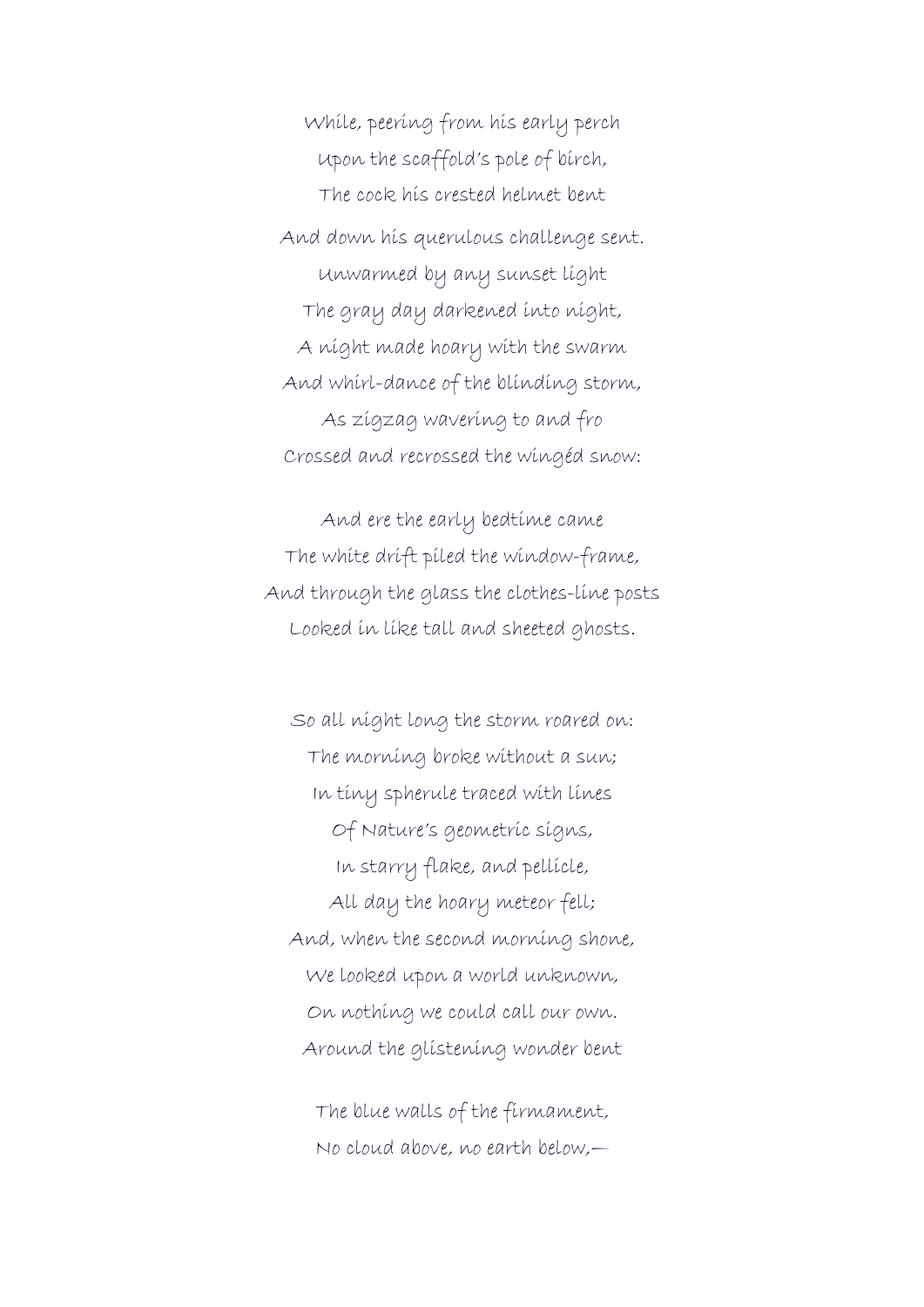A universe of sky and snow! The old familiar sights of ours Took marvellous shapes; strange domes and towers Rose up where sty or corn-crib stood, Or garden wall, or belt of wood; A smooth white mound the brush-pile showed, A fenceless drift what once was road; The bridle post an old man sat With loose-flung coat and high cocked hat; The well-curb had a Chinese roof;

> And even the long sweep, high aloof, In its slant splendor, seemed to tell Of Pisa's leaning miracle.

A prompt, decisive man, no breath Our father wasted: "Boys, a path!" Well pleased, (for when did farmer boy Count such a summons less than joy?) Our buskins on our feet we drew; With mittened hands, and caps drawn low, To guard our necks and ears from snow, We cut the solid whiteness through.

And, where the drift was deepest, made A tunnel walled and overlaid With dazzling crystal: we had read Of rare Aladdin's wondrous cave, And to our own his name we gave, With many a wish the luck were ours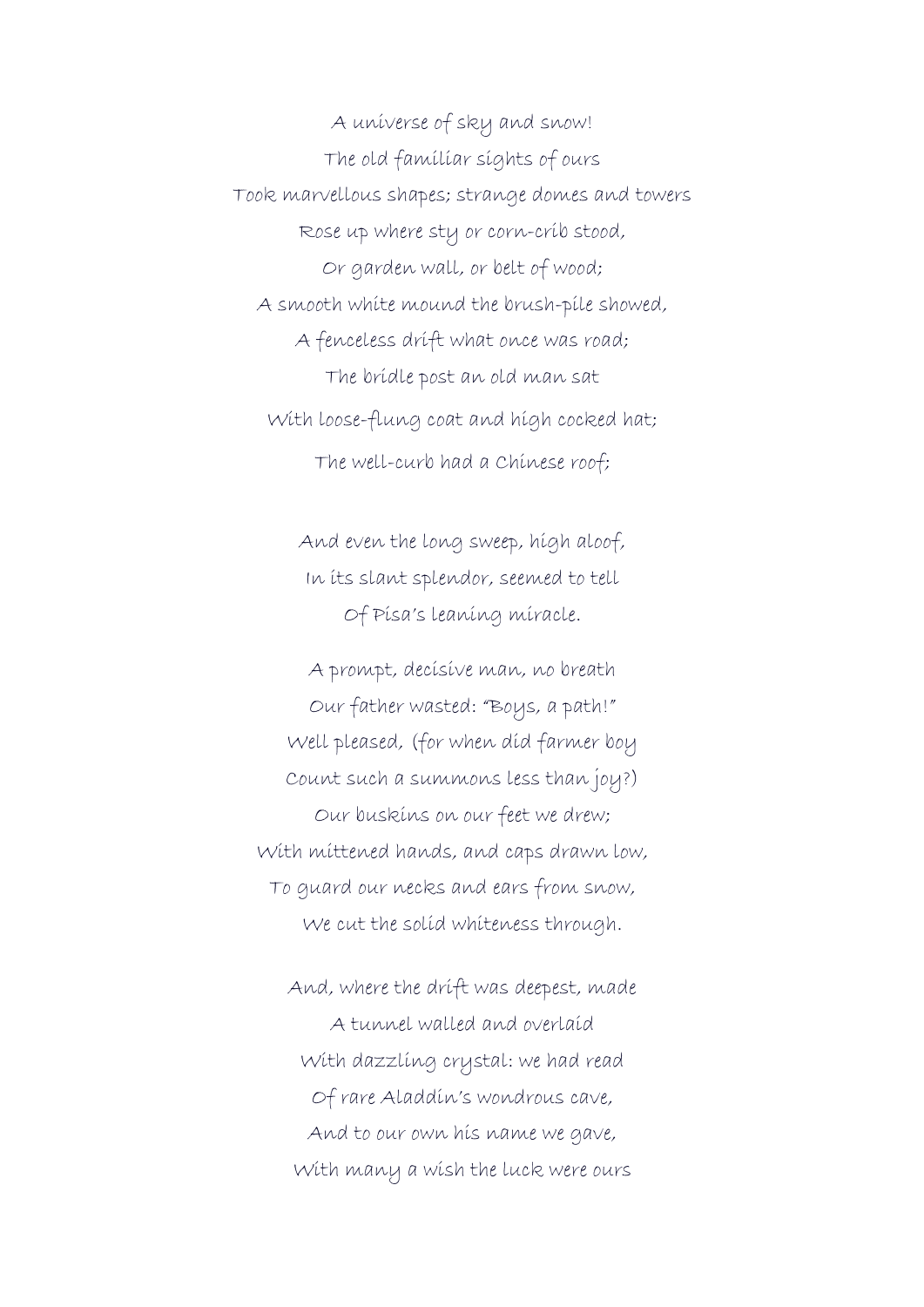To test his lamp's supernal powers.

We reached the barn with merry din, And roused the prisoned brutes within. The old horse thrust his long head out, And grave with wonder gazed about;

The cock his lusty greeting said, And forth his speckled harem led; The oxen lashed their tails, and hooked, And mild reproach of hunger looked; The hornéd patriarch of the sheep, Like Egypt's Amun roused from sleep, Shook his sage head with gesture mute, And emphasized with stamp of foot.

All day the gusty north-wind bore The loosening drift its breath before; Low circling round its southern zone, The sun through dazzling snow-mist shone. No church-bell lent its Christian tone To the savage air, no social smoke Curled over woods of snow-hung oak. A solitude made more intense By dreary voicéd elements,

The shrieking of the mindless wind, The moaning tree-boughs swaying blind, And on the glass the unmeaning beat Of ghostly finger-tips of sleet.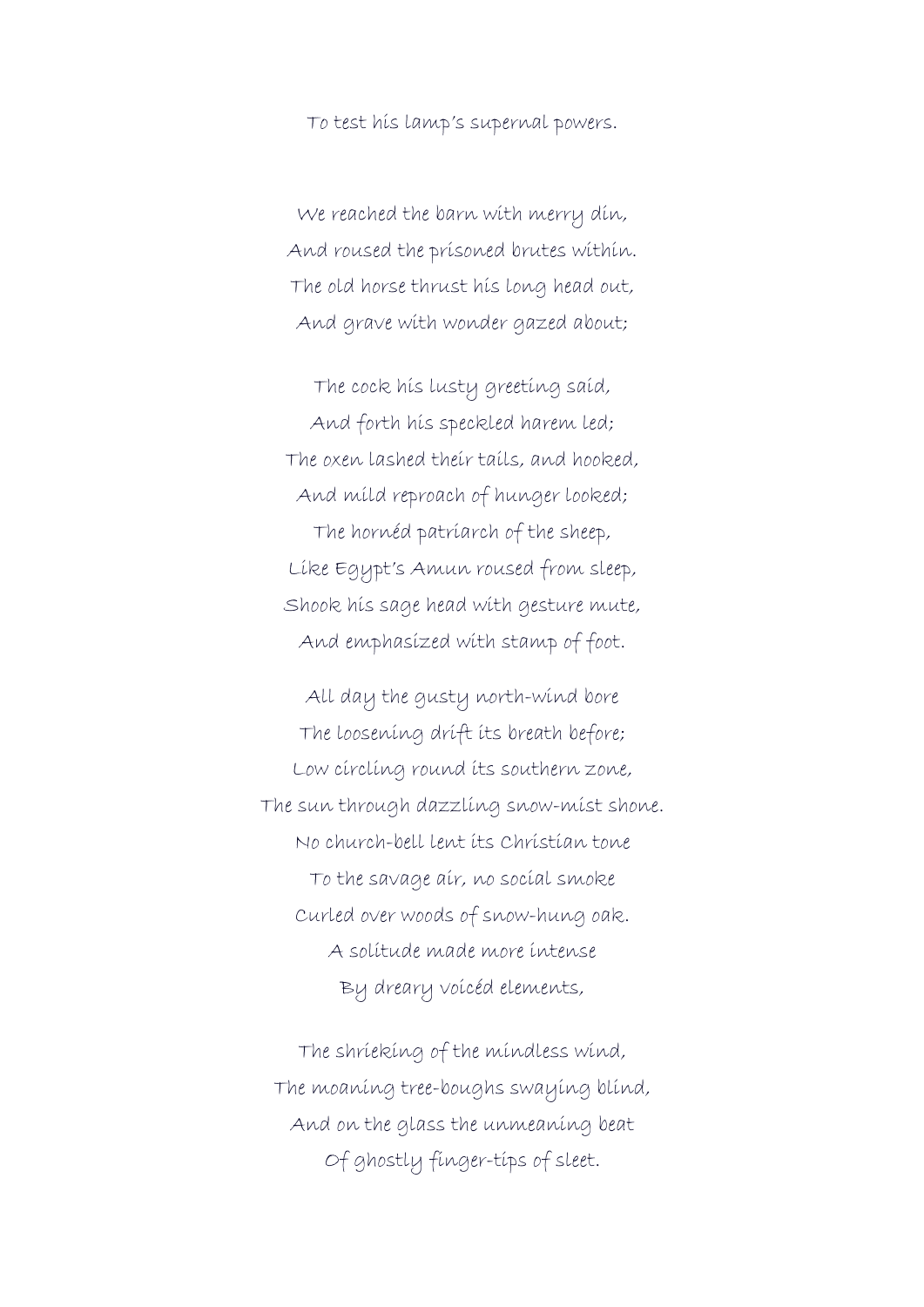Beyond the circle of our hearth No welcome sound of toil or mirth

Unbound the spell, and testified Of human life and thought outside. We minded that the sharpest ear The buried brooklet could not hear, The music of whose liquid lip

Had been to us companionship, And, in our lonely life, had grown To have an almost human tone. As night drew on, and, from the crest Of wooded knolls that ridged the west, The sun, a snow-blown traveller, sank From sight beneath the smothering bank, We piled, with care, our nightly stack Of wood against the chimney-back,—

The oaken log, green, huge, and thick, And on its top the stout back-stick; The knotty forestick laid apart, And filled between with curious art The ragged brush; then, hovering near, We watched the first red blaze appear, Heard the sharp crackle, caught the gleam On whitewashed wall and sagging beam, Until the old, rude-furnished room Burst, flower-like, into rosy bloom; While radiant with a mimic flame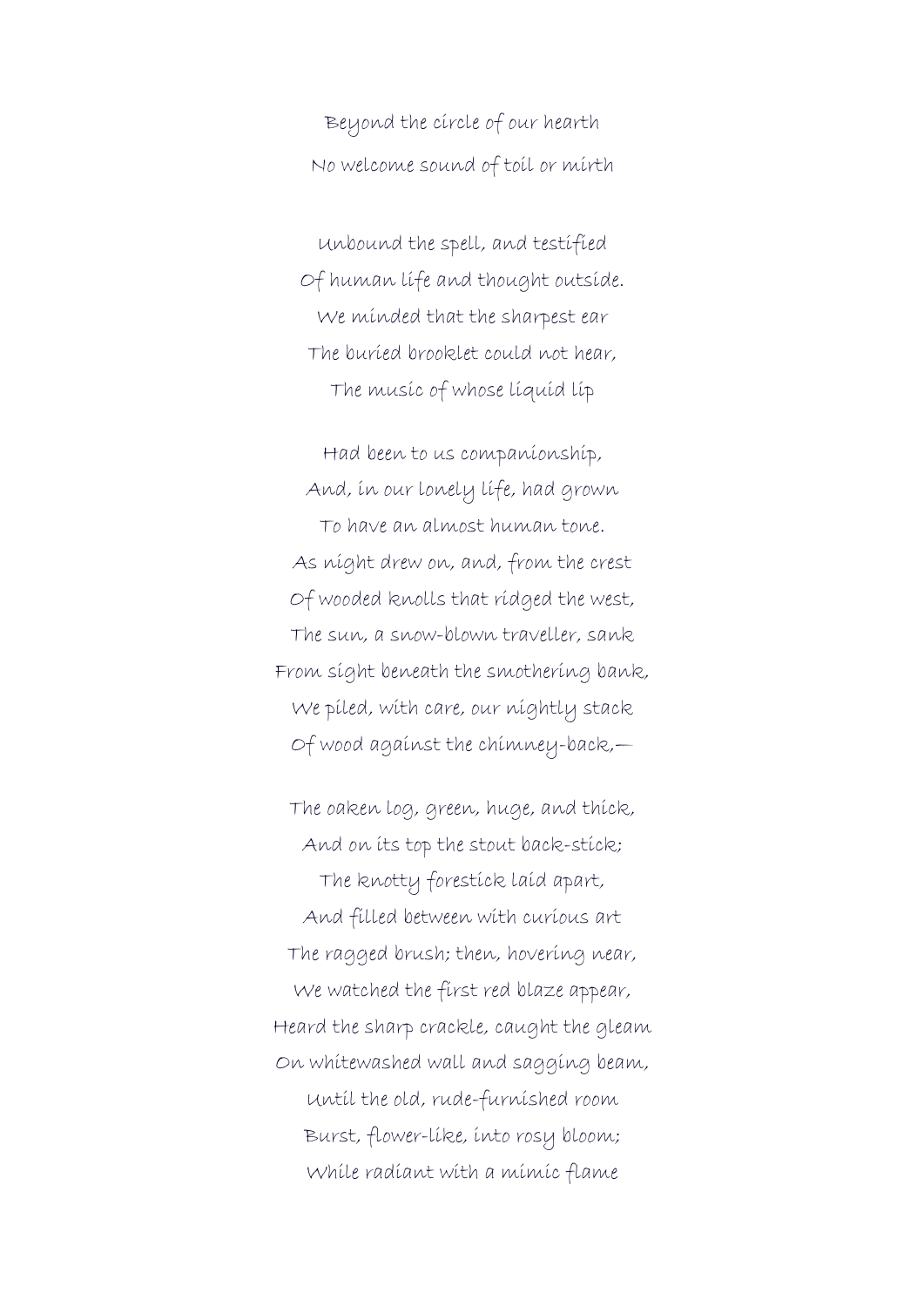Outside the sparkling drift became, And through the bare-boughed lilac-tree Our own warm hearth seemed blazing free. The crane and pendent trammels showed, The Turks' heads on the andirons glowed; While childish fancy, prompt to tell The meaning of the miracle,

Whispered the old rhyme: "Under the tree, When fire outdoors burns merrily, There the witches are making tea."

The moon above the eastern wood Shone at its full; the hill-range stood

Transfigured in the silver flood, Its blown snows flashing cold and keen, Dead white, save where some sharp ravine Took shadow, or the sombre green Of hemlocks turned to pitchy black

Against the whiteness at their back. For such a world and such a night Most fitting that unwarming light, Which only seemed where'er it fell To make the coldness visible.

Shut in from all the world without, We sat the clean-winged hearth about, Content to let the north-wind roar In baffled rage at pane and door,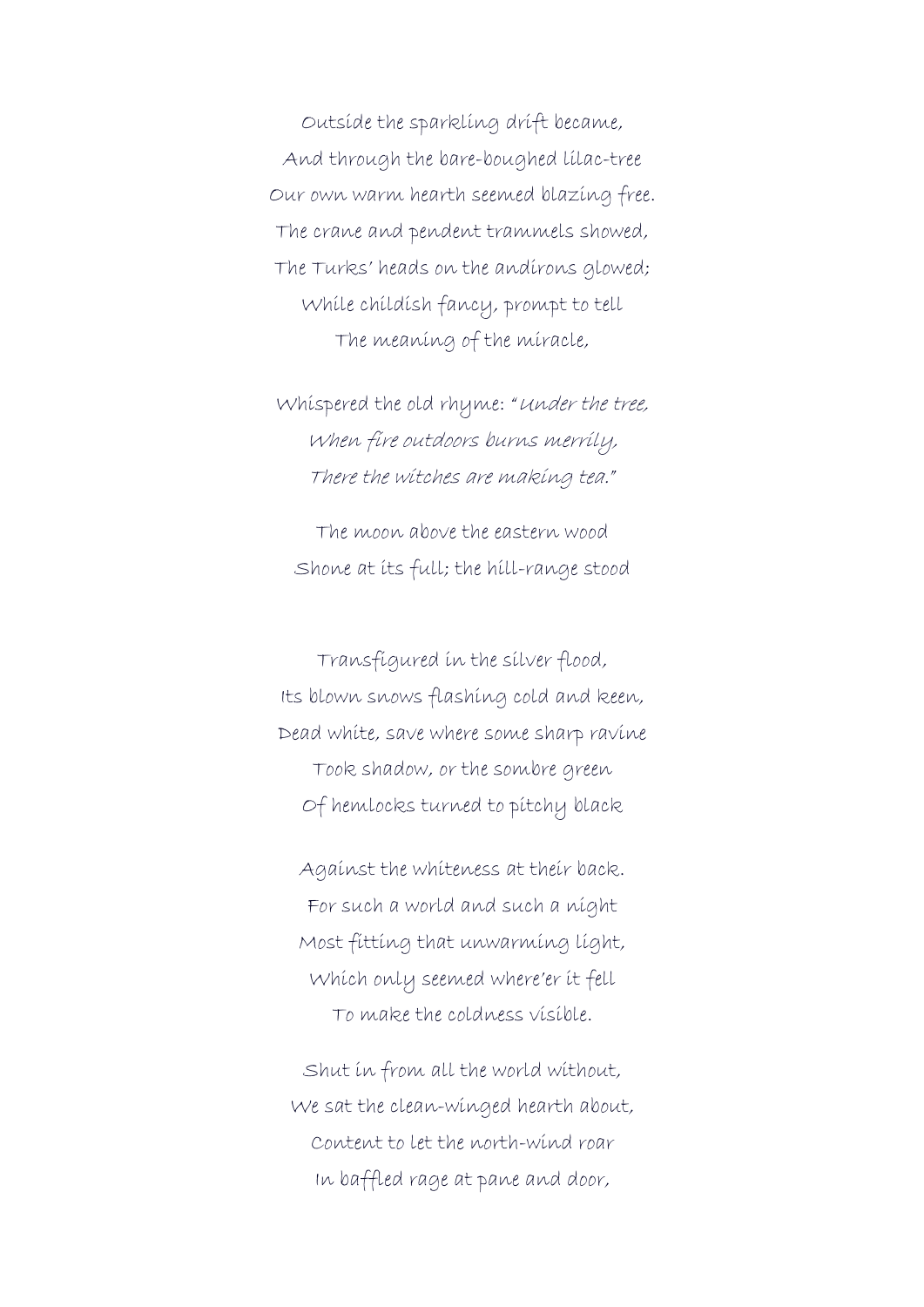While the red logs before us beat The frost-line back with tropic heat; And ever, when a louder blast Shook beam and rafter as it passed, The merrier up its roaring draught The great throat of the chimney laughed, The house-dog on his paws outspread Laid to the fire his drowsy head,

The cat's dark silhouette on the wall A couchant tiger's seemed to fall; And, for the winter fireside meet, Between the andirons' straddling feet, The mug of cider simmered slow, The apples sputtered in a row, And, close at hand, the basket stood With nuts from brown October's wood.

What matter how the night behaved? What matter how the north-wind raved? Blow high, blow low, not all its snow Could quench our hearth-fire's ruddy glow. O Time and Change!—with hair as gray

As was my sire's that winter day, How strange it seems, with so much gone Of life and love, to still live on! Ah, brother! only I and thou Are left of all that circle now,— The dear home faces whereupon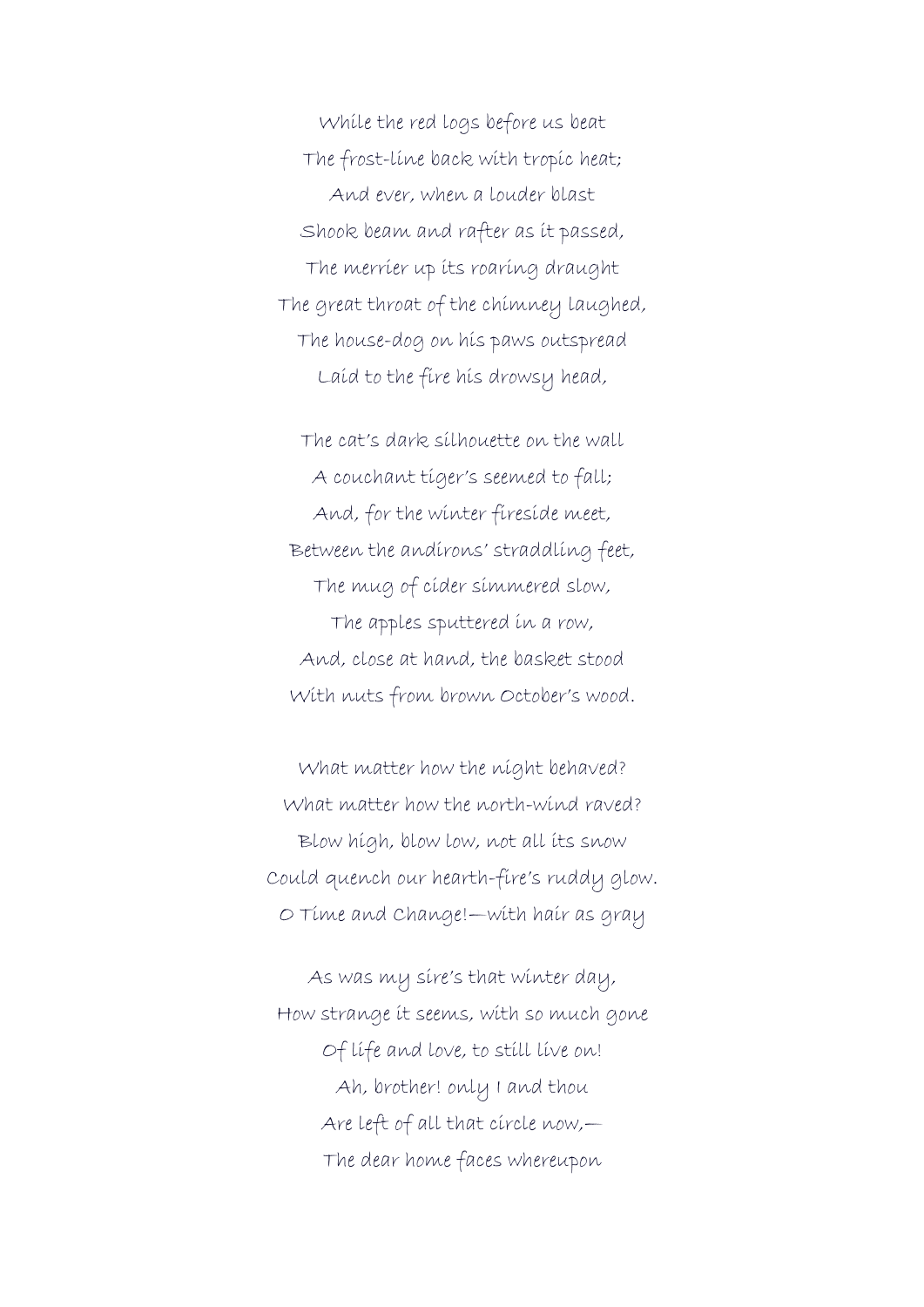That fitful firelight paled and shone. Henceforward, listen as we will, The voices of that hearth are still; Look where we may, the wide earth o'er, Those lighted faces smile no more. We tread the paths their feet have worn,

We sit beneath their orchard-trees, We hear, like them, the hum of bees And rustle of the bladed corn; We turn the pages that they read, Their written words we linger o'er, But in the sun they cast no shade, No voice is heard, no sign is made, No step is on the conscious floor! Yet Love will dream, and Faith will trust, (Since He who knows our need is just,) That somehow, somewhere, meet we must.

Alas for him who never sees The stars shine through his cypress-trees! Who, hopeless, lays his dead away, Nor looks to see the breaking day Across the mournful marbles play! Who hath not learned, in hours of faith, The truth to flesh and sense unknown, That Life is ever lord of Death, And Love can never lose its own!

We sped the time with stories old, Wrought puzzles out, and riddles told,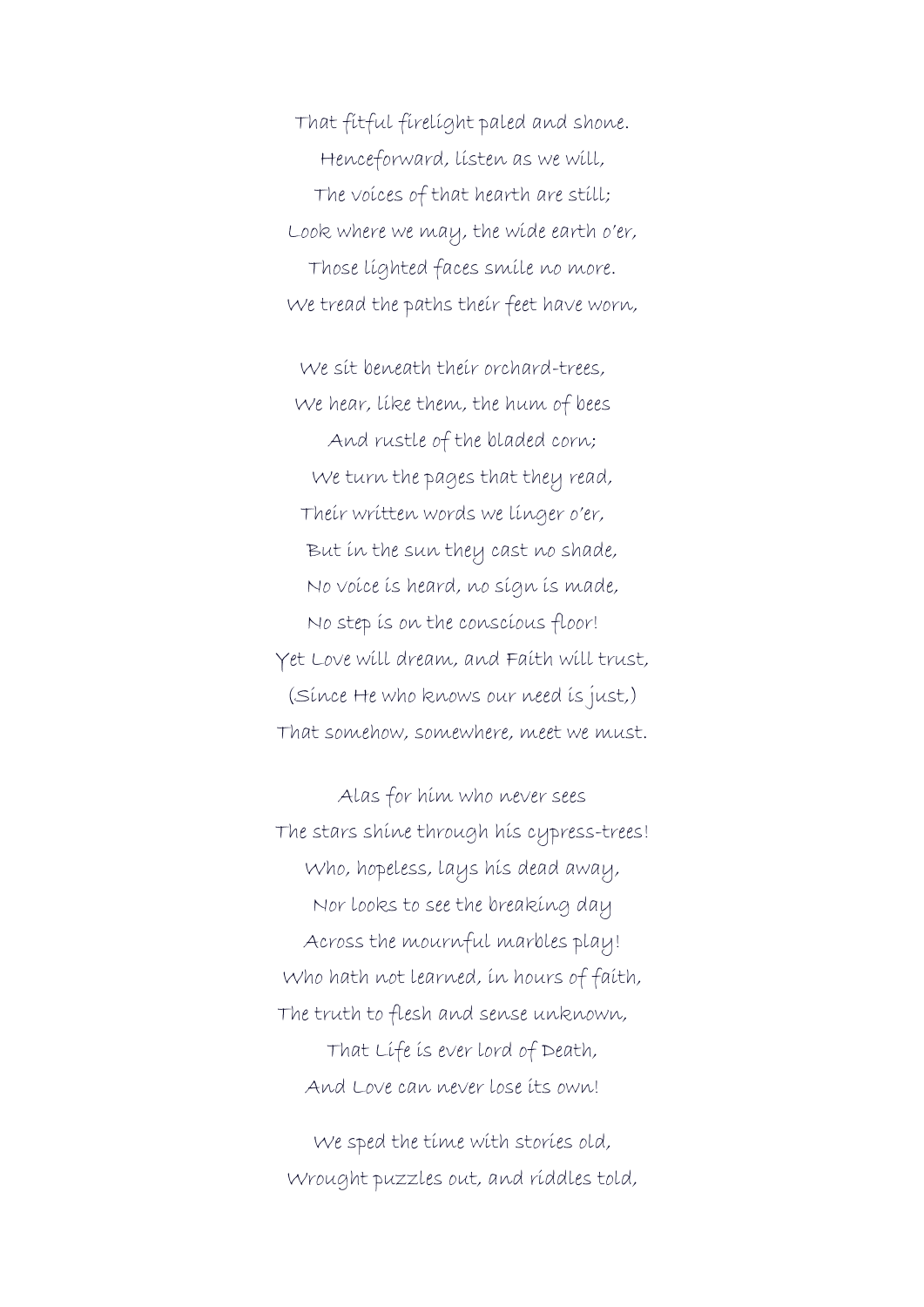Or stammered from our school-book lore "The Chief of Gambia's golden shore." How often since, when all the land Was clay in Slavery's shaping hand, As if a trumpet called, I've heard Dame Mercy Warren's rousing word:

"Does not the voice of reason cry, Claim the first right which Nature gave, From the red scourge of bondage fly, Nor deign to live a burdened slave!" Our father rode again his ride On Memphremagog's wooded side;

Sat down again to moose and samp In trapper's hut and Indian camp; Lived o'er the old idyllic ease Beneath St. François' hemlock-trees; Again for him the moonlight shone On Norman cap and bodiced zone;

Again he heard the violin play Which led the village dance away, And mingled in its merry whirl The grandam and the laughing girl. Or, nearer home, our steps he led Where Salisbury's level marshes spread

Mile-wide as flies the laden bee;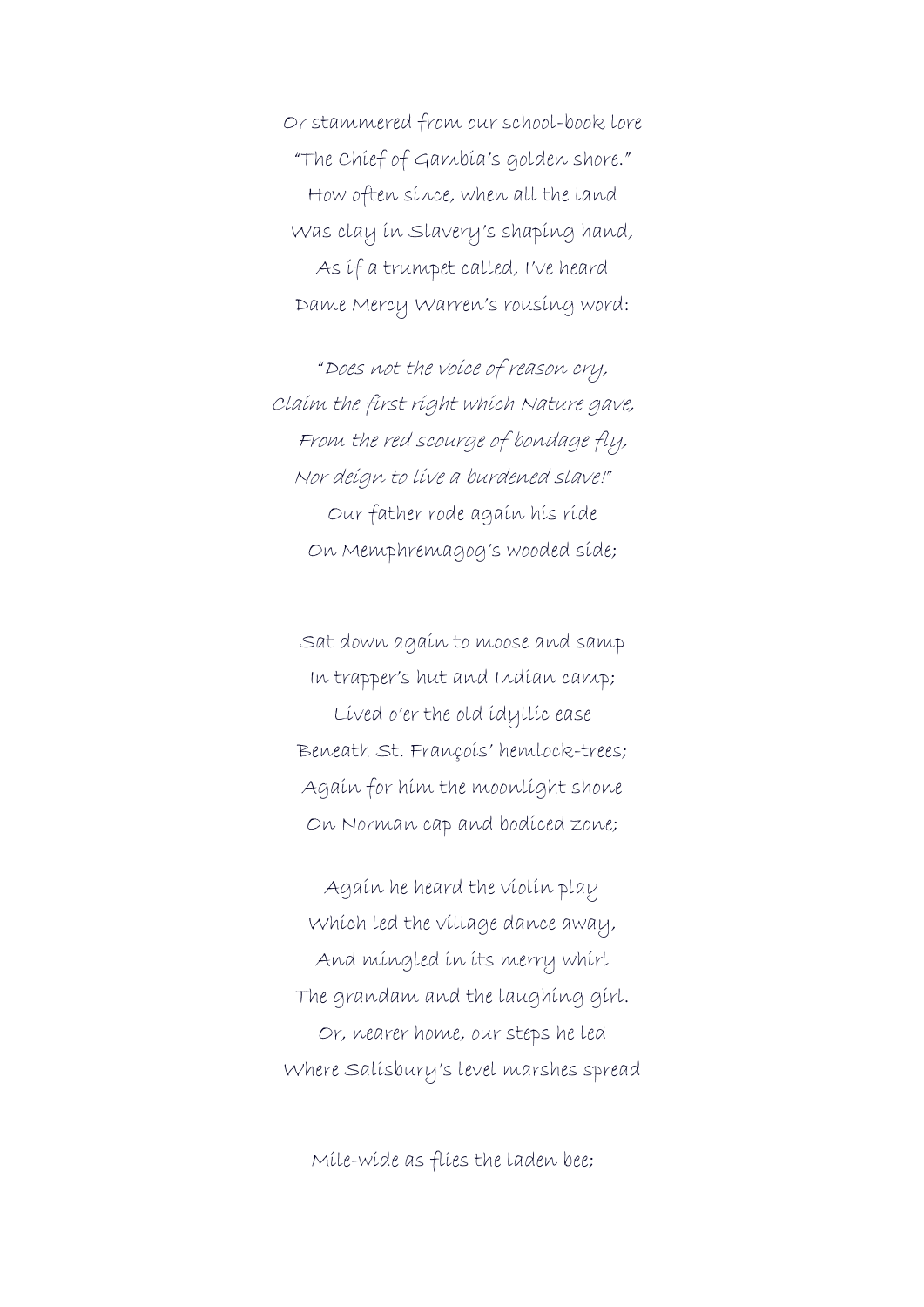Where merry mowers, hale and strong, Swept, scythe on scythe, their swaths along The low green prairies of the sea. We shared the fishing off Boar's Head, And round the rocky Isles of Shoals The hake-broil on the drift-wood coals; The chowder on the sand-beach made,

Dipped by the hungry, steaming hot, With spoons of clam-shell from the pot.

We heard the tales of witchcraft old, And dream and sign and marvel told To sleepy listeners as they lay Stretched idly on the salted hay, Adrift along the winding shores,

When favoring breezes deigned to blow The square sail of the gundalow, And idle lay the useless oars.

Our mother, while she turned her wheel Or run the new-knit stocking-heel, Told how the Indian hordes came down At midnight on Cochecho town, And how her own great-uncle bore His cruel scalp-mark to fourscore. Recalling, in her fitting phrase, So rich and picturesque and free,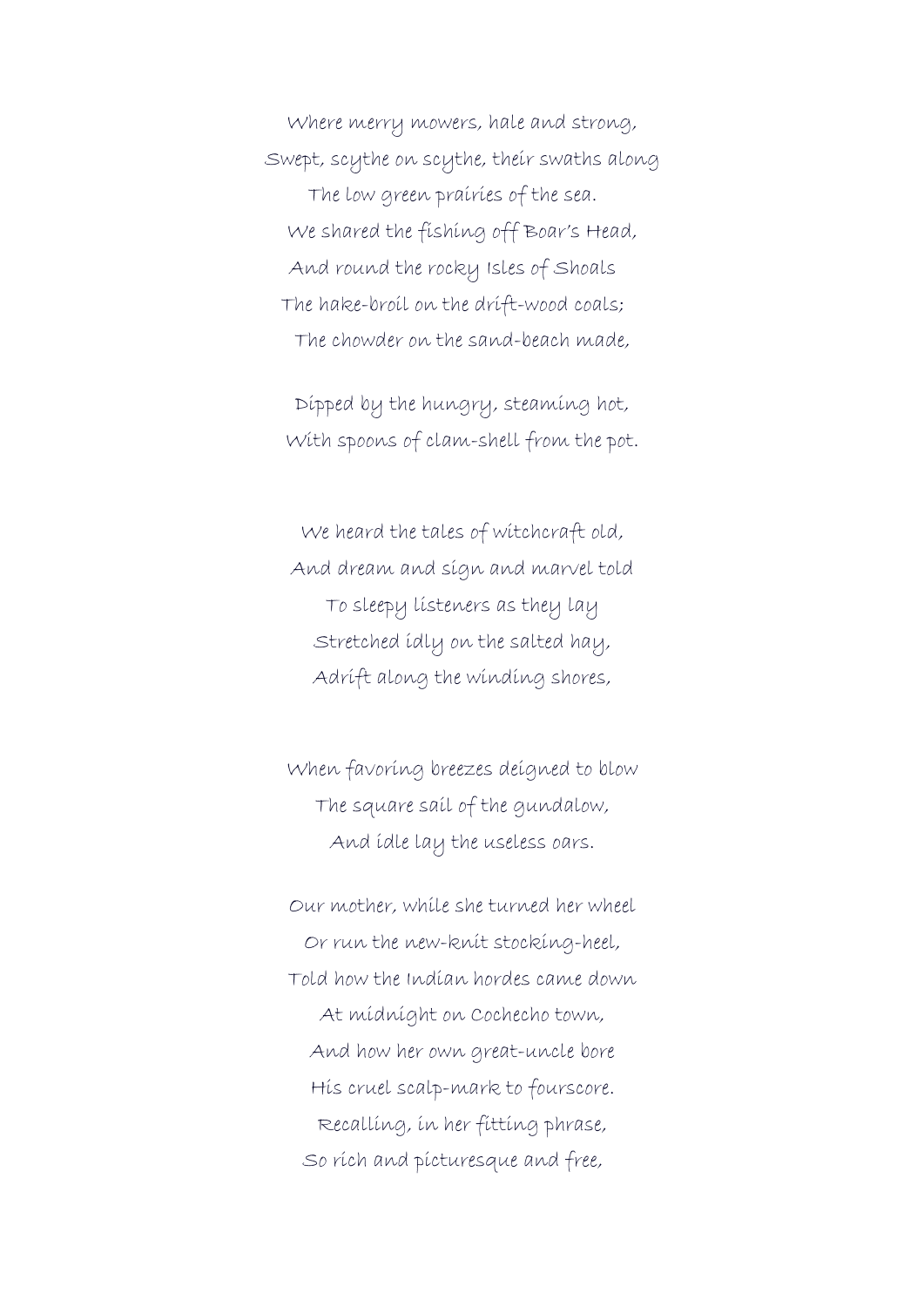(The common unrhymed poetry Of simple life and country ways,) The story of her early days,— She made us welcome to her home; Old hearths grew wide to give us room; We stole with her a frightened look At the gray wizard's conjuring-book, The fame whereof went far and wide Through all the simple country side; We heard the hawks at twilight play,

The boat-horn on Piscataqua, The loon's weird laughter far away;

We fished her little trout-brook, knew What flowers in wood and meadow grew, What sunny hillsides autumn-brown She climbed to shake the ripe nuts down, Saw where in sheltered cove and bay The ducks' black squadron anchored lay, And heard the wild-geese calling loud Beneath the gray November cloud.

Then, haply, with a look more grave, And soberer tone, some tale she gave From painful Sewell's ancient tome, Beloved in every Quaker home, Of faith fire-winged by martyrdom, Or Chalkley's Journal, old and quaint,— Gentlest of skippers, rare sea-saint!—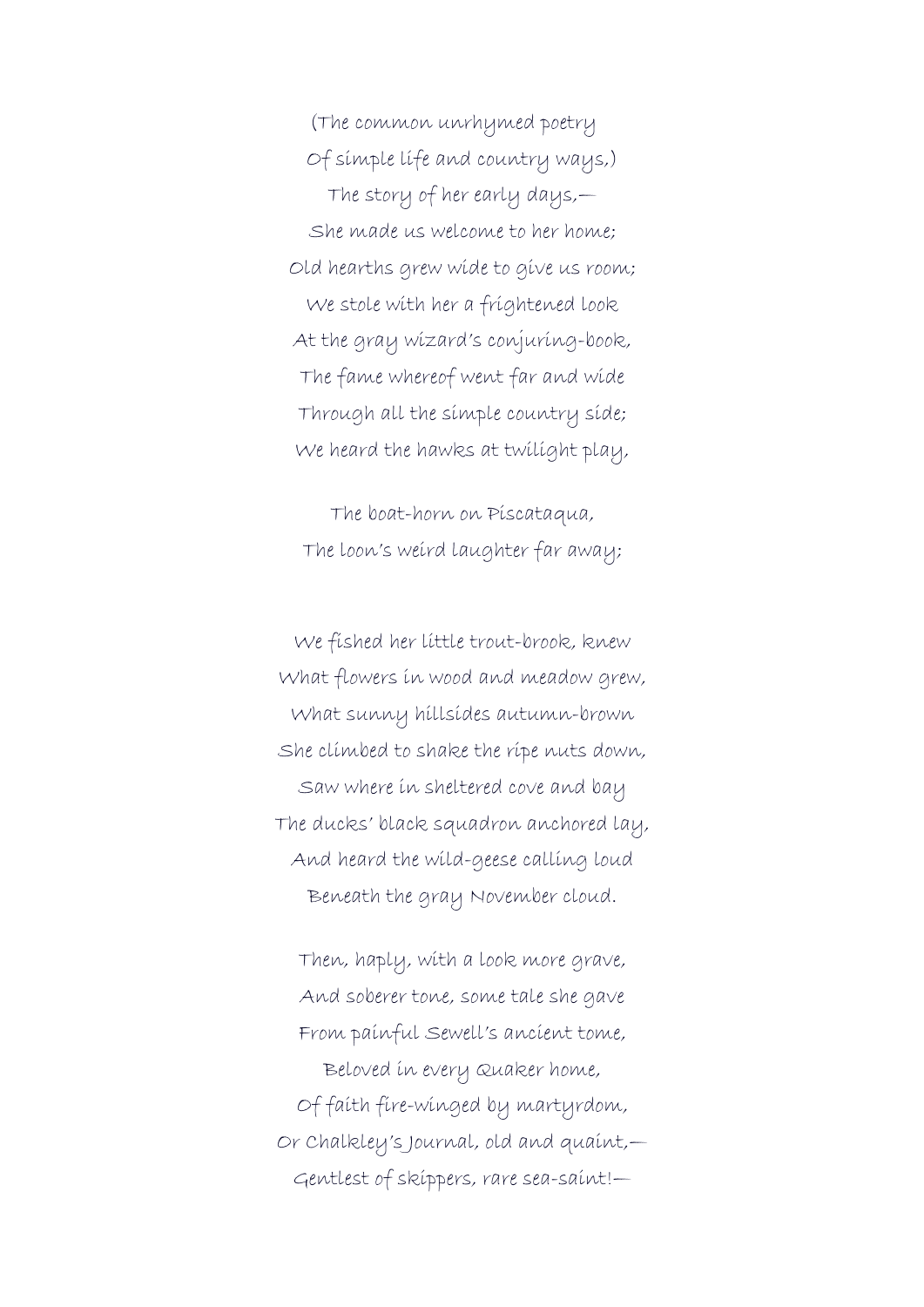Who, when the dreary calms prevailed, And water-butt and bread-cask failed, And cruel, hungry eyes pursued His portly presence mad for food, With dark hints muttered under breath Of casting lots for life or death, Offered, if Heaven withheld supplies, To be himself the sacrifice. Then, suddenly, as if to save The good man from his living grave A ripple on the water grew,

A school of porpoise flashed in view. "Take, eat," he said, "and be content; These fishes in my stead are sent By Him who gave the tangled ram To spare the child of Abraham."

Our uncle, innocent of books, Was rich in lore of fields and brooks, The ancient teachers never dumb Of Nature's unhoused lyceum. In moons and tides and weather wise, He read the clouds as prophecies, And foul or fair could well divine, By many an occult hint and sign, Holding the cunning-warded keys,

To all the woodcraft mysteries; Himself to Nature's heart so near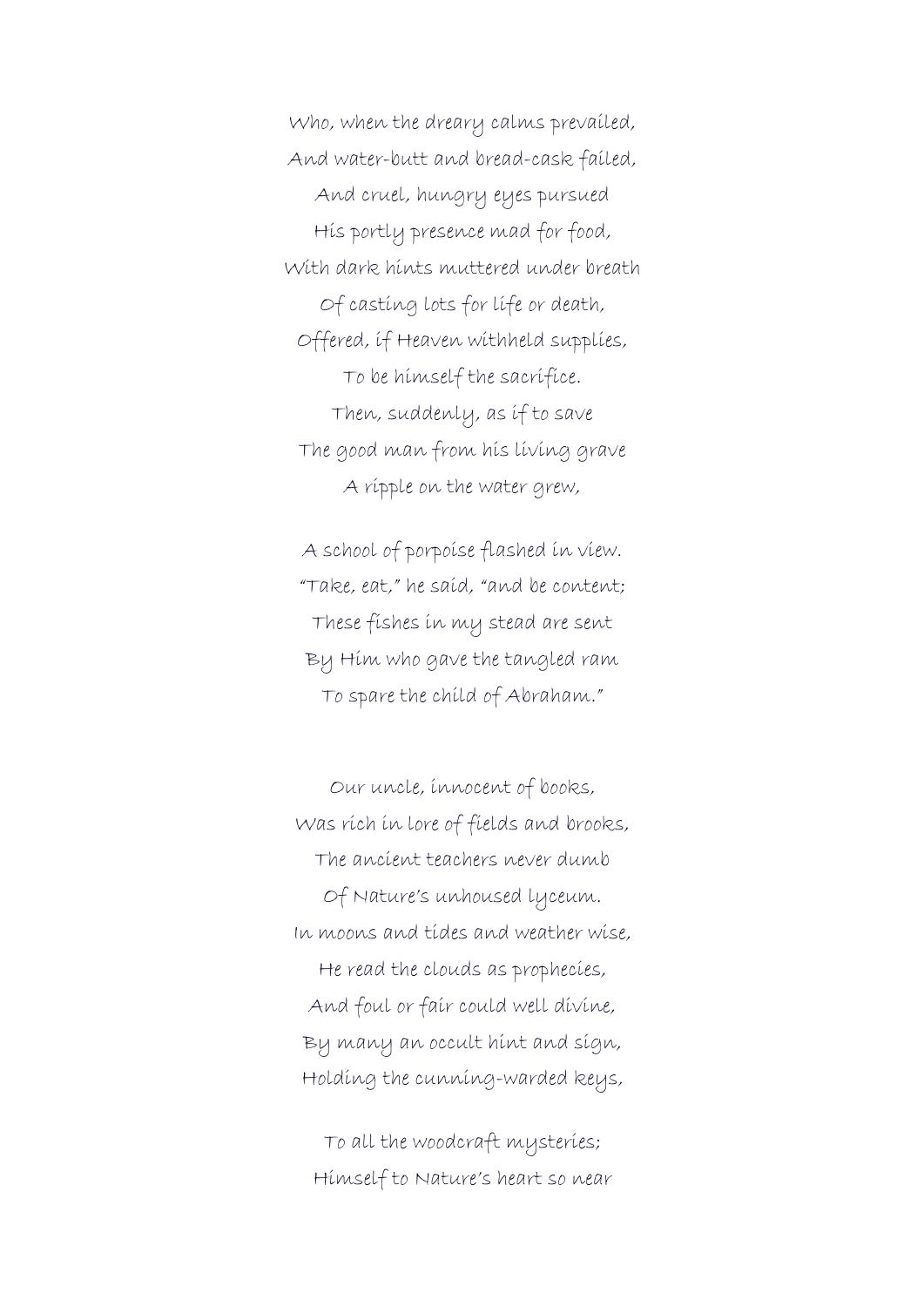That all her voices in his ear Of beast or bird had meanings clear, Like Apollonius of old, Who knew the tales the sparrows told, Or Hermes, who interpreted What the sage cranes of Nilus said; A simple, guileless, childlike man, Content to live where life began; Strong only on his native grounds, The little world of sights and sounds Whose girdle was the parish bounds, Whereof his fondly partial pride The common features magnified, As Surrey hills to mountains grew In White of Selborne's loving view,— He told how teal and loon he shot,

And how the eagle's eggs he got, The feats on pond and river done, The prodigies of rod and gun; Till, warming with the tales he told, Forgotten was the outside cold, The bitter wind unheeded blew, From ripening corn the pigeons flew, The partridge drummed i' the wood, the mink Went fishing down the river-brink; In fields with bean or clover gay, The woodchuck, like a hermit gray, Peered from the doorway of his cell; The muskrat plied the mason's trade,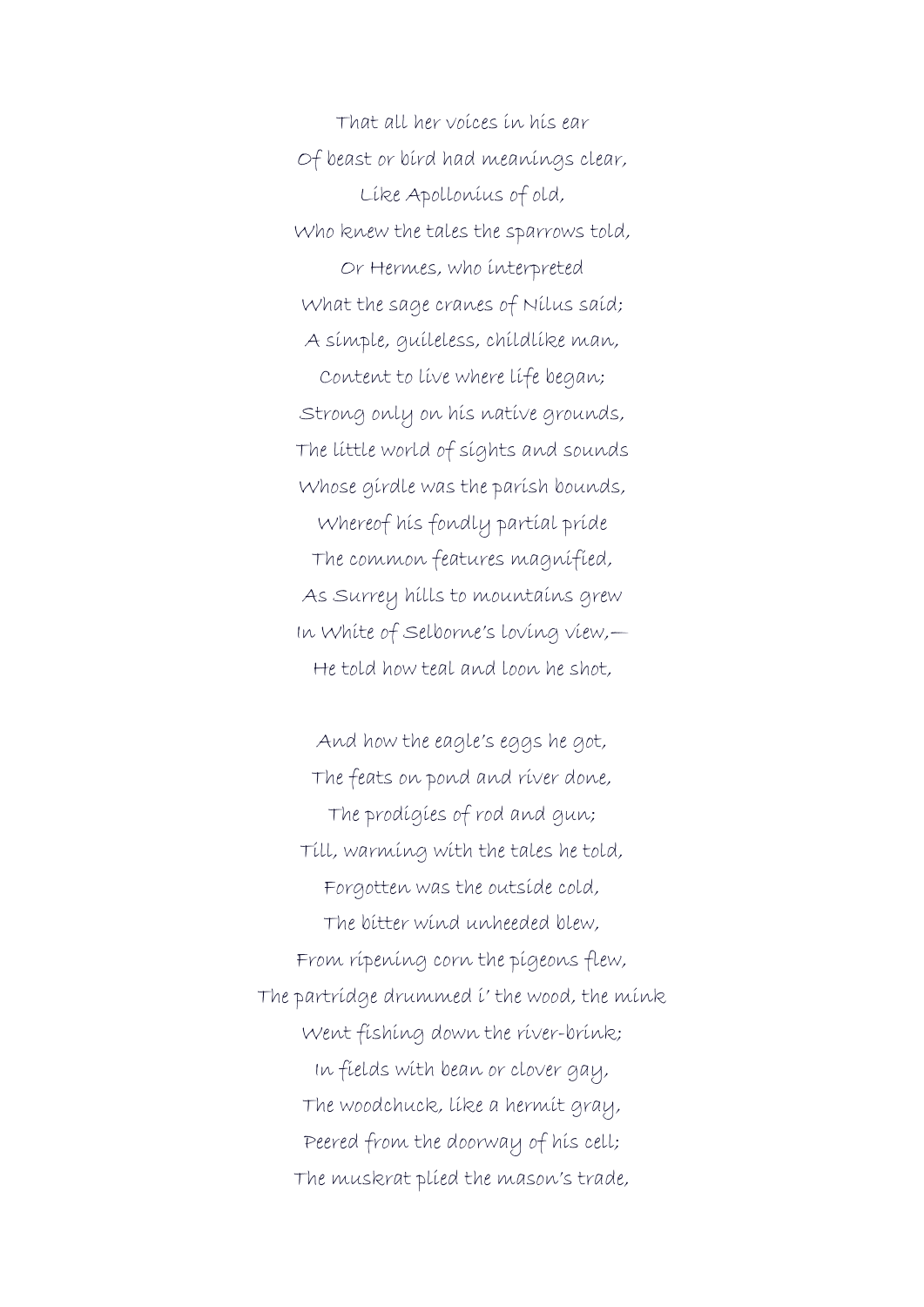And tier by tier his mud-walls laid

And from the shagbark overhead The grizzled squirrel dropped his shell. Next, the dear aunt, whose smile of cheer And voice in dreams I see and hear,— The sweetest woman ever Fate Perverse denied a household mate, Who, lonely, homeless, not the less Found peace in love's unselfishness, And welcome wheresoe'er she went, A calm and gracious element, Whose presence seemed the sweet income And womanly atmosphere of home,— Called up her girlhood memories, The huskings and the apple-bees, The sleigh-rides and the summer sails, Weaving through all the poor details And homespun warp of circumstance

A golden woof-thread of romance.

For well she kept her genial mood And simple faith of maidenhood; Before her still a cloud-land lay, The mirage loomed across her way; The morning dew, that dries so soon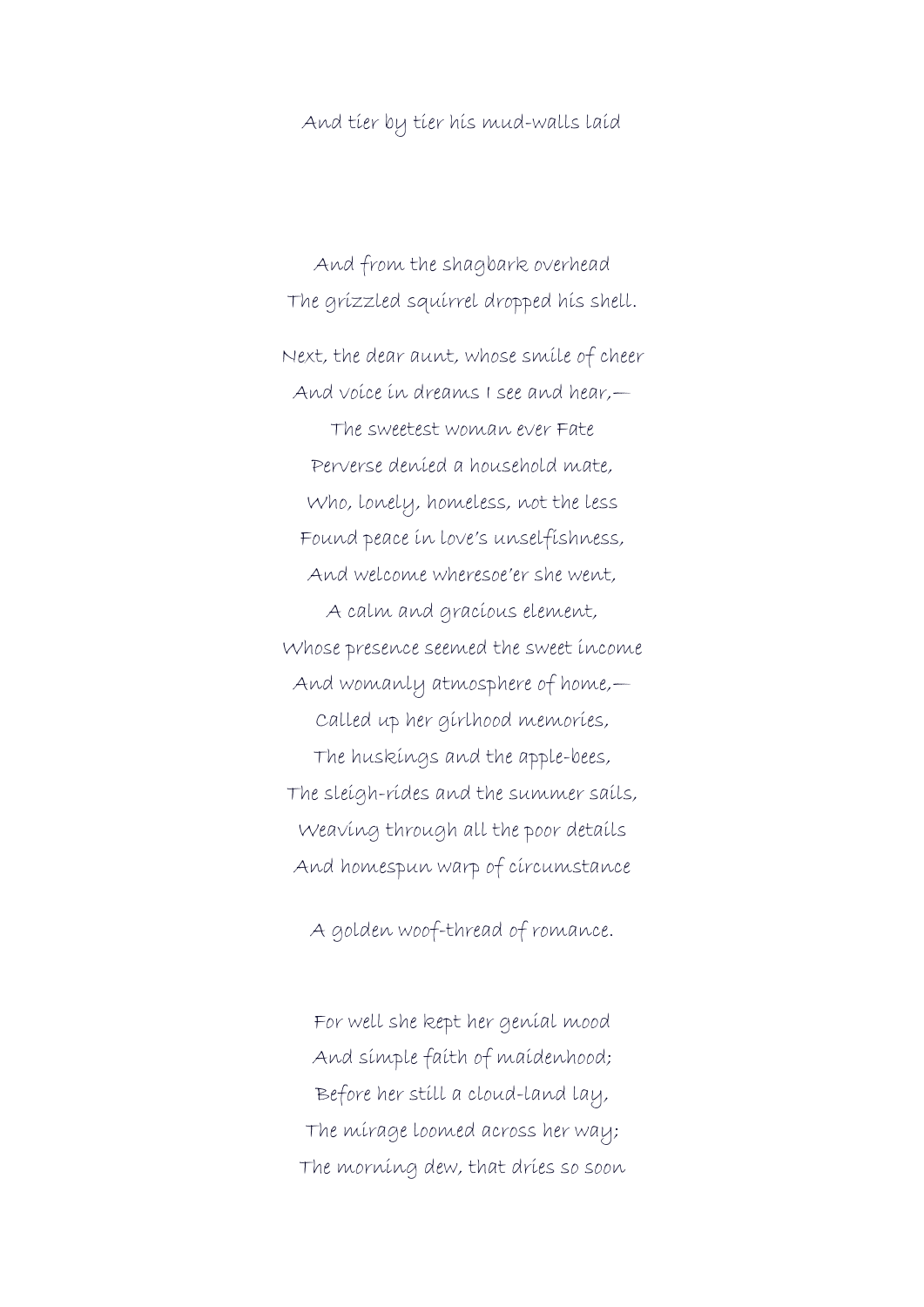With others, glistened at her noon; Through years of toil and soil and care From glossy tress to thin gray hair, All unprofaned she held apart The virgin fancies of the heart.

Be shame to him of woman born Who hath for such but thought of scorn.

There, too, our elder sister plied Her evening task the stand beside; A full, rich nature, free to trust, Truthful and almost sternly just, Impulsive, earnest, prompt to act, And make her generous thought a fact, Keeping with many a light disguise The secret of self-sacrifice. O heart sore-tried! thou hast the best That Heaven itself could give thee,—rest,

Rest from all bitter thoughts and things! How many a poor one's blessing went With thee beneath the low green tent Whose curtain never outward swings!

As one who held herself a part Of all she saw, and let her heart Against the household bosom lean, Upon the motley-braided mat Our youngest and our dearest sat,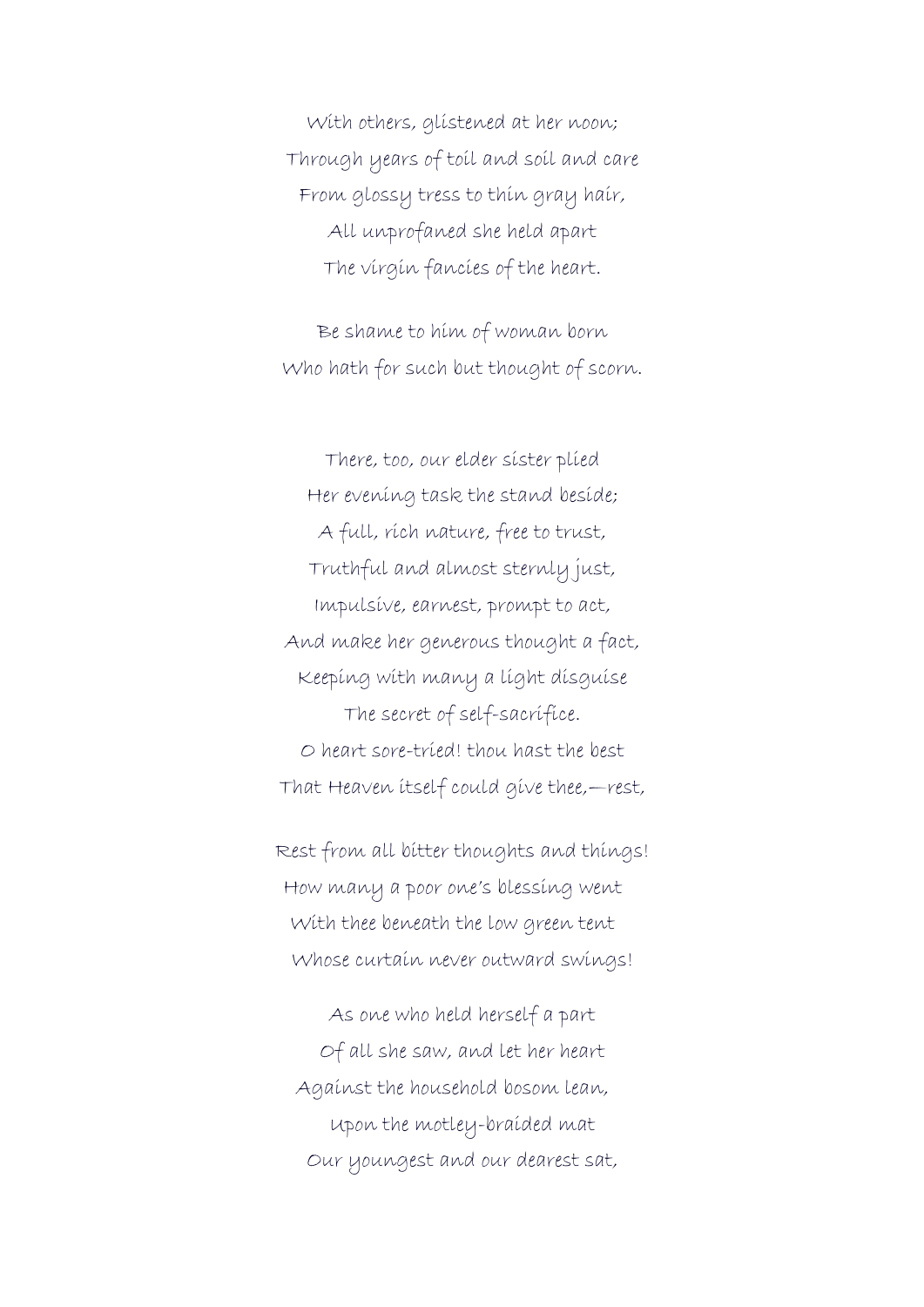Lifting her large, sweet, asking eyes, Now bathed within the fadeless green And holy peace of Paradise. O, looking from some heavenly hill, Or from the shade of saintly palms, Or silver reach of river calms, Do those large eyes behold me still? With me one little year ago:—

The chill weight of the winter snow For months upon her grave has lain; And now, when summer south-winds blow, And brier and harebell bloom again, I tread the pleasant paths we trod, I see the violet-sprinkled sod Whereon she leaned, too frail and weak The hillside flowers she loved to seek, Yet following me where'er I went

With dark eyes full of love's content. The birds are glad; the brier-rose fills The air with sweetness; all the hills Stretch green to June's unclouded sky; But still I wait with ear and eye For something gone which should be nigh, A loss in all familiar things, In flower that blooms, and bird that sings. And yet, dear heart! remembering thee, Am I not richer than of old? Safe in thy immortality,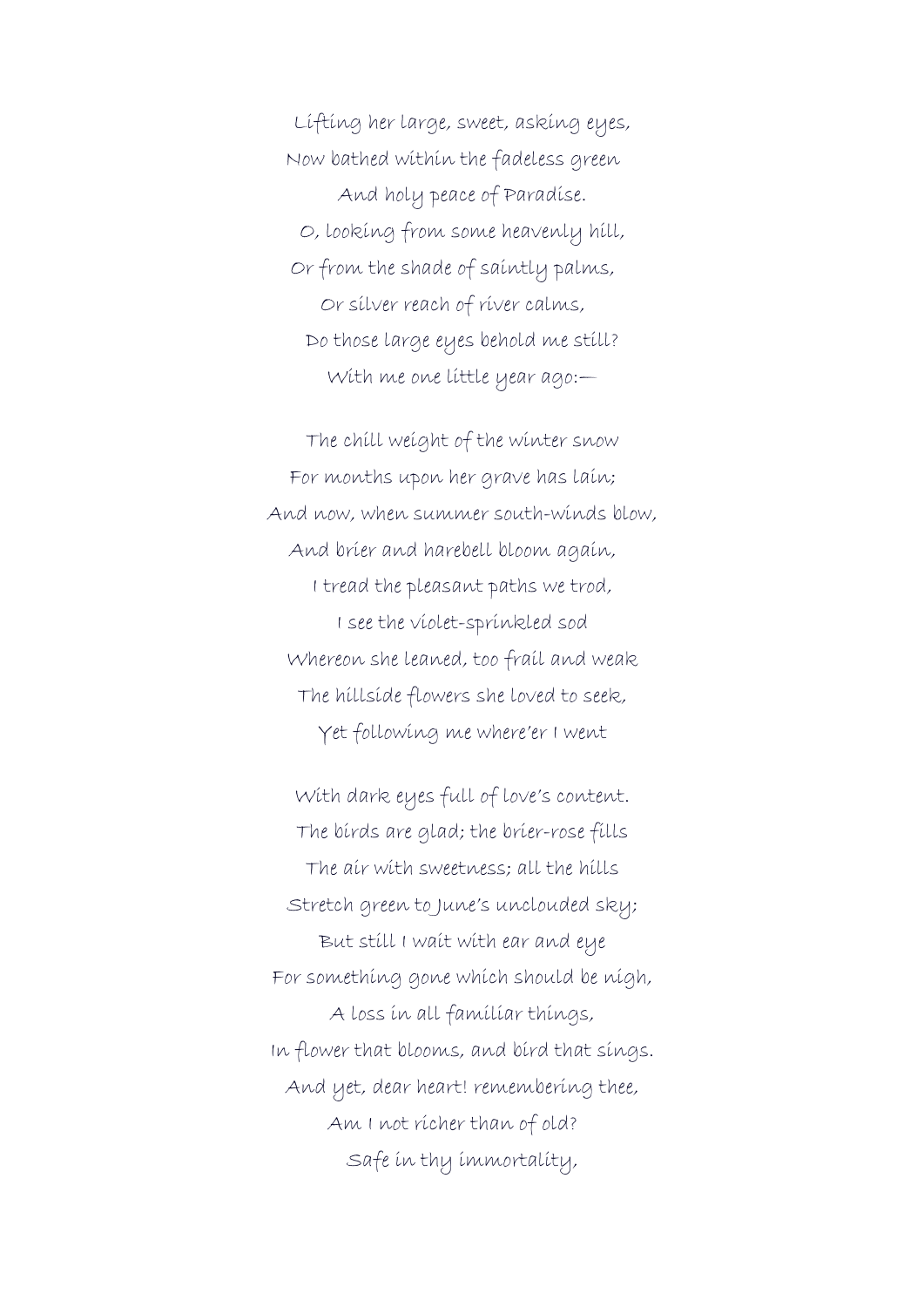What change can reach the wealth I hold? What chance can mar the pearl and gold Thy love hath left in trust with me? And while in life's late afternoon, Where cool and long the shadows grow, I walk to meet the night that soon Shall shape and shadow overflow,

I cannot feel that thou art far, Since near at need the angels are; And when the sunset gates unbar, Shall I not see thee waiting stand, And, white against the evening star, The welcome of thy beckoning hand?

Brisk wielder of the birch and rule, The master of the district school Held at the fire his favored place; Its warm glow lit a laughing face Fresh-hued and fair, where scarce appeared

The uncertain prophecy of beard. He teased the mitten-blinded cat, Played cross-pins on my uncle's hat, Sang songs, and told us what befalls In classic Dartmouth's college halls. Born the wild Northern hills among, From whence his yeoman father wrung By patient toil subsistence scant, Not competence and yet not want, He early gained the power to pay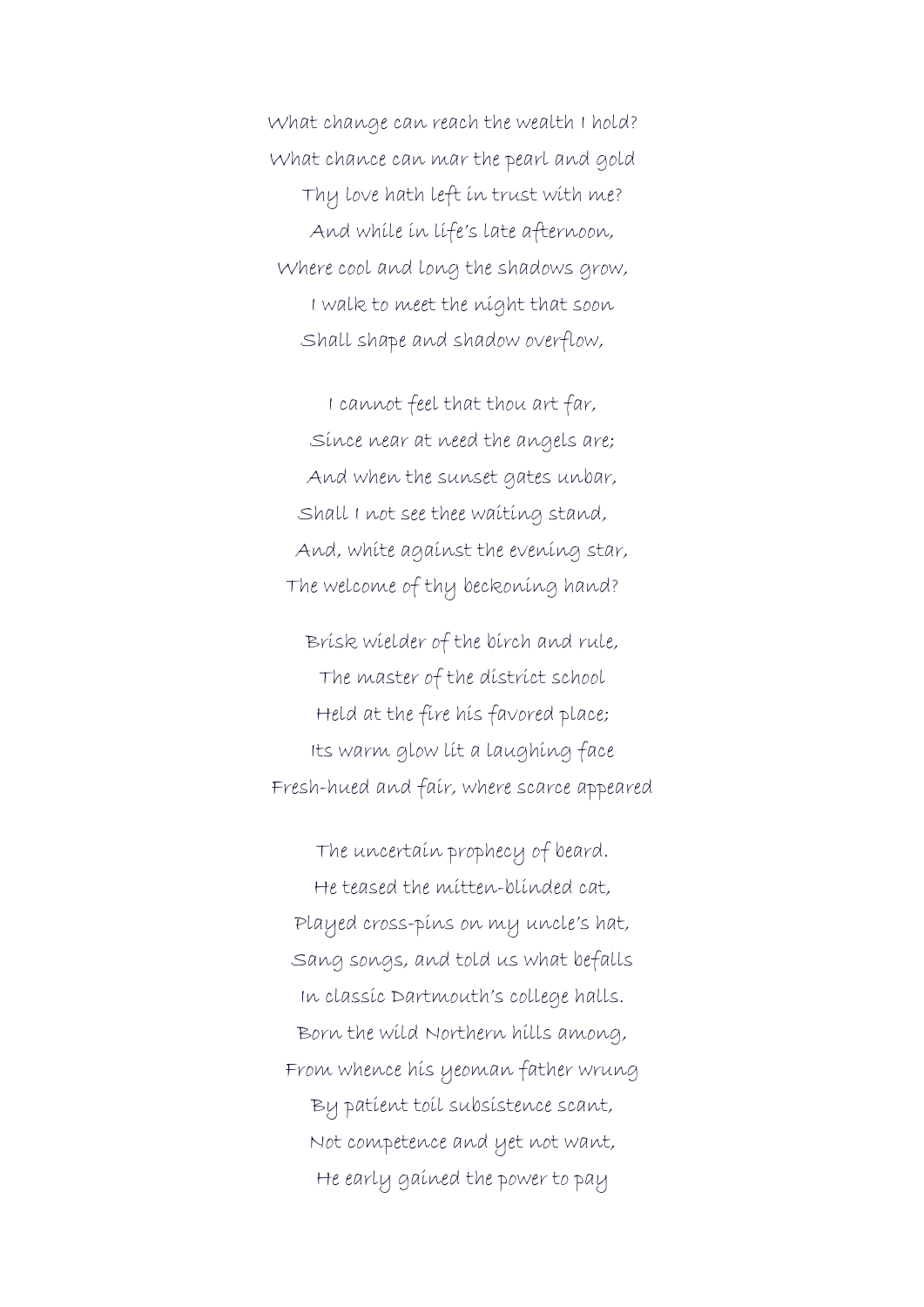His cheerful, self-reliant way; Could doff at ease his scholar's gown To peddle wares from town to town; Or through the long vacation's reach In lonely lowland districts teach, Where all the droll experience found At stranger hearths in boarding round, The moonlit skater's keen delight,

The sleigh-drive through the frosty night, The rustic party, with its rough Accompaniment of blind-man's-buff,

And whirling plate, and forfeits paid, His winter task a pastime made. Happy the snow-locked homes wherein He tuned his merry violin, Or played the athlete in the barn, Or held the good dame's winding yarn, Or mirth-provoking versions told Of classic legends rare and old, Wherein the scenes of Greece and Rome

Had all the commonplace of home, And little seemed at best the odds 'Twixt Yankee pedlers and old gods; Where Pindus-born Araxes took The guise of any grist-mill brook,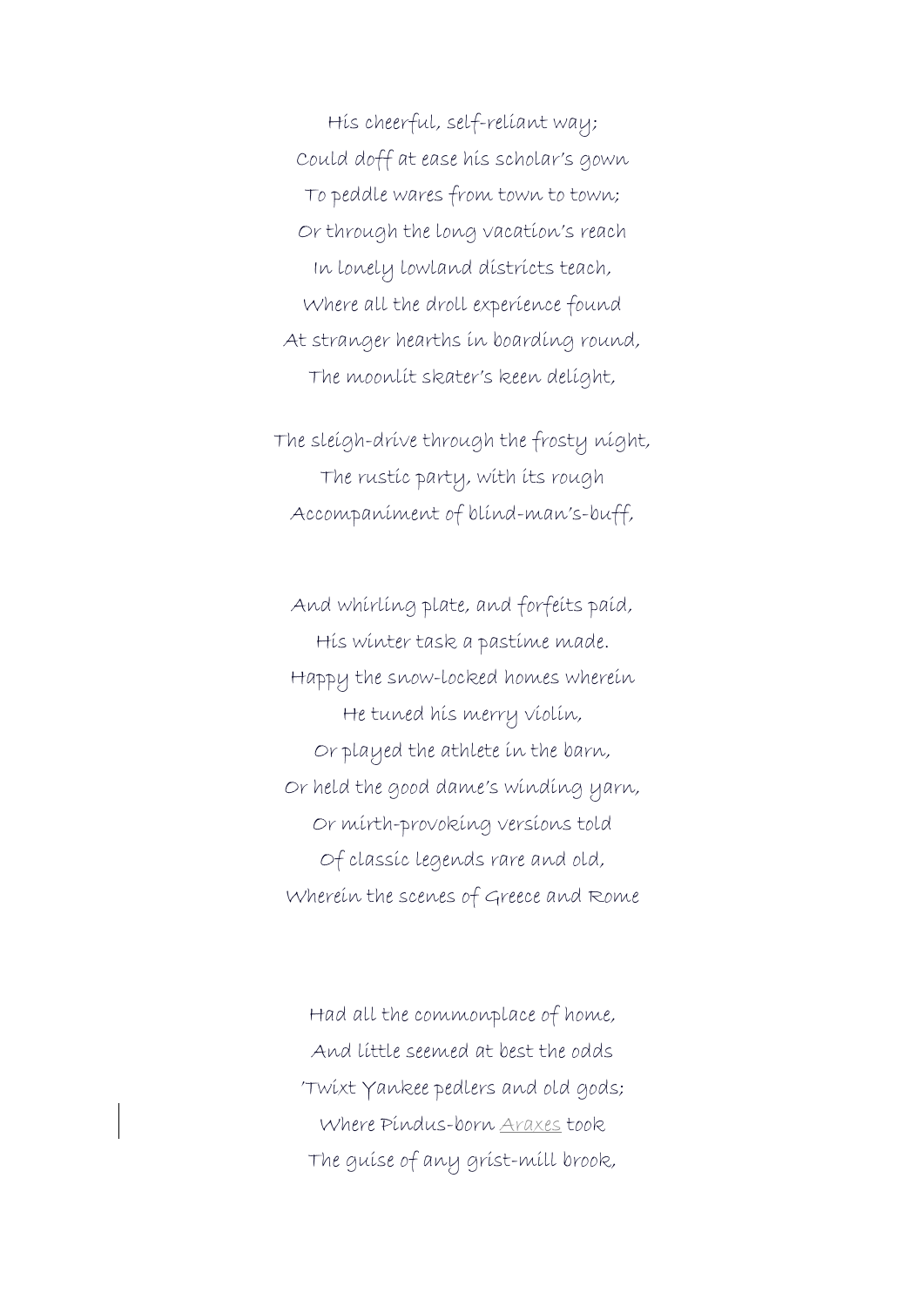And dread Olympus at his will Became a huckleberry hill.

A careless boy that night he seemed; But at his desk he had the look And air of one who wisely schemed,

And hostage from the future took In trainéd thought and lore of book. Large-brained, clear-eyed,—of such as he Shall Freedom's young apostles be, Who, following in War's bloody trail, Shall every lingering wrong assail; All chains from limb and spirit strike, Uplift the black and white alike; Scatter before their swift advance The darkness and the ignorance, The pride, the lust, the squalid sloth, Which nurtured Treason's monstrous growth, Made murder pastime, and the hell Of prison-torture possible; The cruel lie of caste refute, Old forms remould, and substitute For Slavery's lash the freeman's will, For blind routine, wise-handed skill;

A school-house plant on every hill, Stretching in radiate nerve-lines thence The quick wires of intelligence; Till North and South together brought Shall own the same electric thought,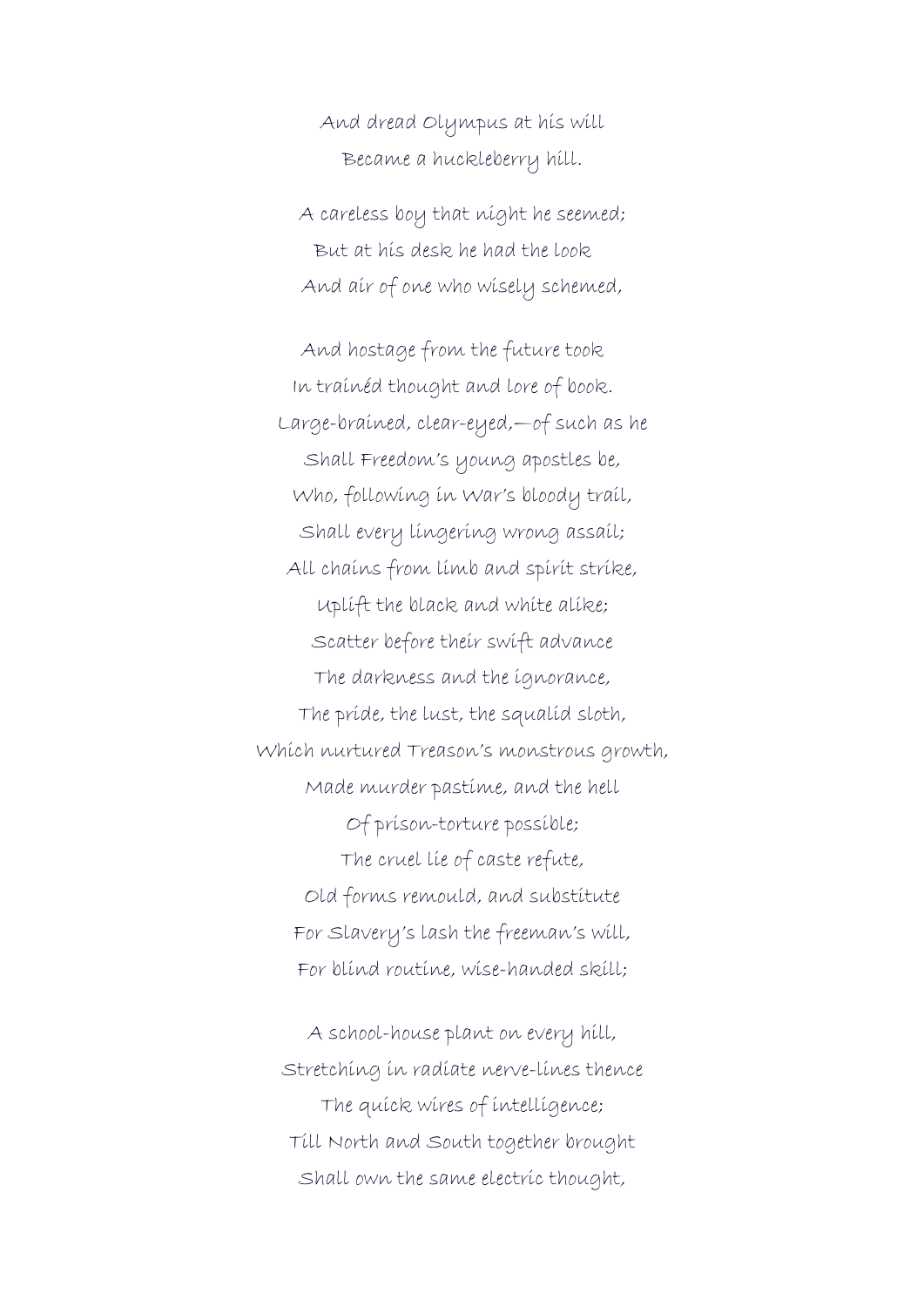In peace a common flag salute, And, side by side in labor's free And unresentful rivalry, Harvest the fields wherein they fought.

Another guest that winter night Flashed back from lustrous eyes the light. Unmarked by time, and yet not young, The honeyed music of her tongue And words of meekness scarcely told A nature passionate and bold,

Strong, self-concentred, spurning guide, Its milder features dwarfed beside Her unbent will's majestic pride. She sat among us, at the best, A not unfeared, half-welcome guest, Rebuking with her cultured phrase Our homeliness of words and ways. A certain pard-like, treacherous grace Swayed the lithe limbs and drooped the lash, Lent the white teeth their dazzling flash; And under low brows, black with night, Rayed out at times a dangerous light; The sharp heat-lightnings of her face Presaging ill to him whom Fate Condemned to share her love or hate. A woman tropical, intense In thought and act, in soul and sense,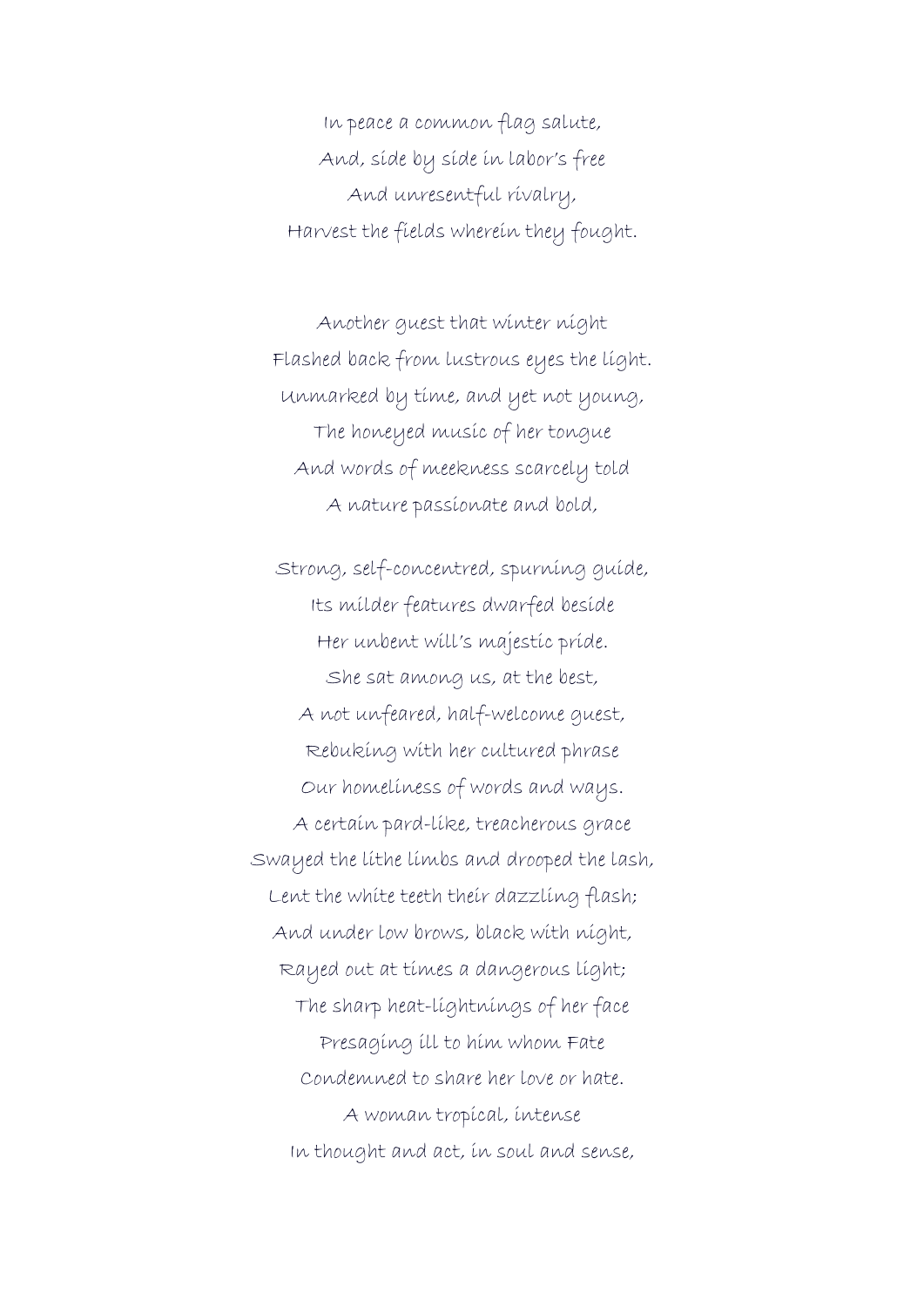She blended in a like degree

The vixen and the devotee, Revealing with each freak or feint The temper of Petruchio's Kate, The raptures of Siena's saint. Her tapering hand and rounded wrist Had facile power to form a fist; The warm, dark languish of her eyes Was never safe from wrath's surprise. Brows saintly calm and lips devout Knew every change of scowl and pout; And the sweet voice had notes more high And shrill for social battle-cry.

Since then what old cathedral town Has missed her pilgrim staff and gown, What convent-gate has held its lock Against the challenge of her knock! Through Smyrna's plague-hushed thoroughfares,

> Up sea-set Malta's rocky stairs, Gray olive slopes of hills that hem Thy tombs and shrines, Jerusalem, Or startling on her desert throne The crazy Queen of Lebanon With claims fantastic as her own, Her tireless feet have held their way; And still, unrestful, bowed, and gray, She watches under Eastern skies,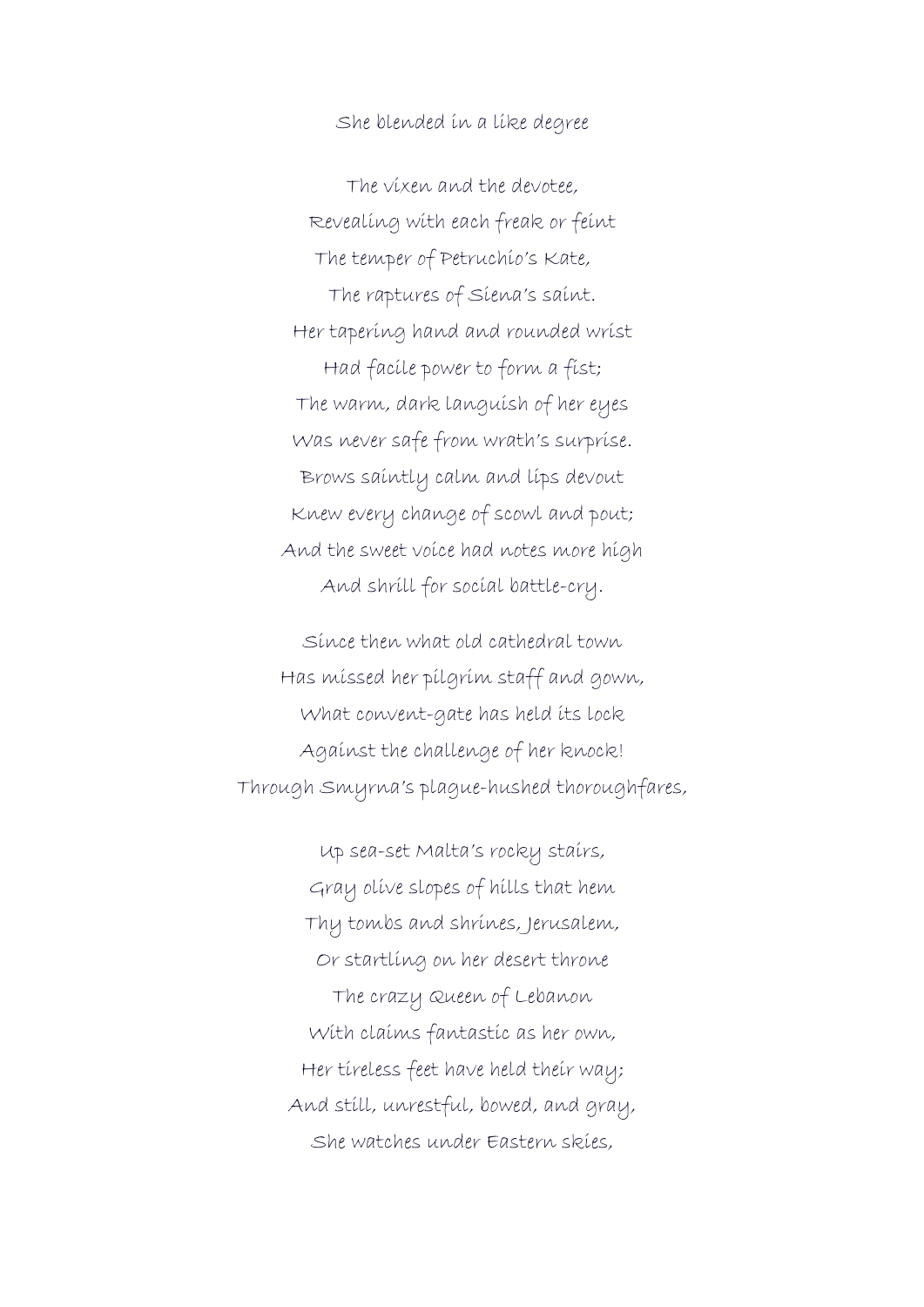With hope each day renewed and fresh, The Lord's quick coming in the flesh, Whereof she dreams and prophesies!

Where'er her troubled path may be, The Lord's sweet pity with her go! The outward wayward life we see, The hidden springs we may not know. Nor is it given us to discern What threads the fatal sisters spun, Through what ancestral years has run

The sorrow with the woman born, What forged her cruel chain of moods, What set her feet in solitudes, And held the love within her mute, What mingled madness in the blood, A life-long discord and annoy, Water of tears with oil of joy, And hid within the folded bud Perversities of flower and fruit. It is not ours to separate The tangled skein of will and fate, To show what metes and bounds should stand Upon the soul's debatable land, And between choice and Providence Divide the circle of events; But He who knows our frame is just, Merciful, and compassionate,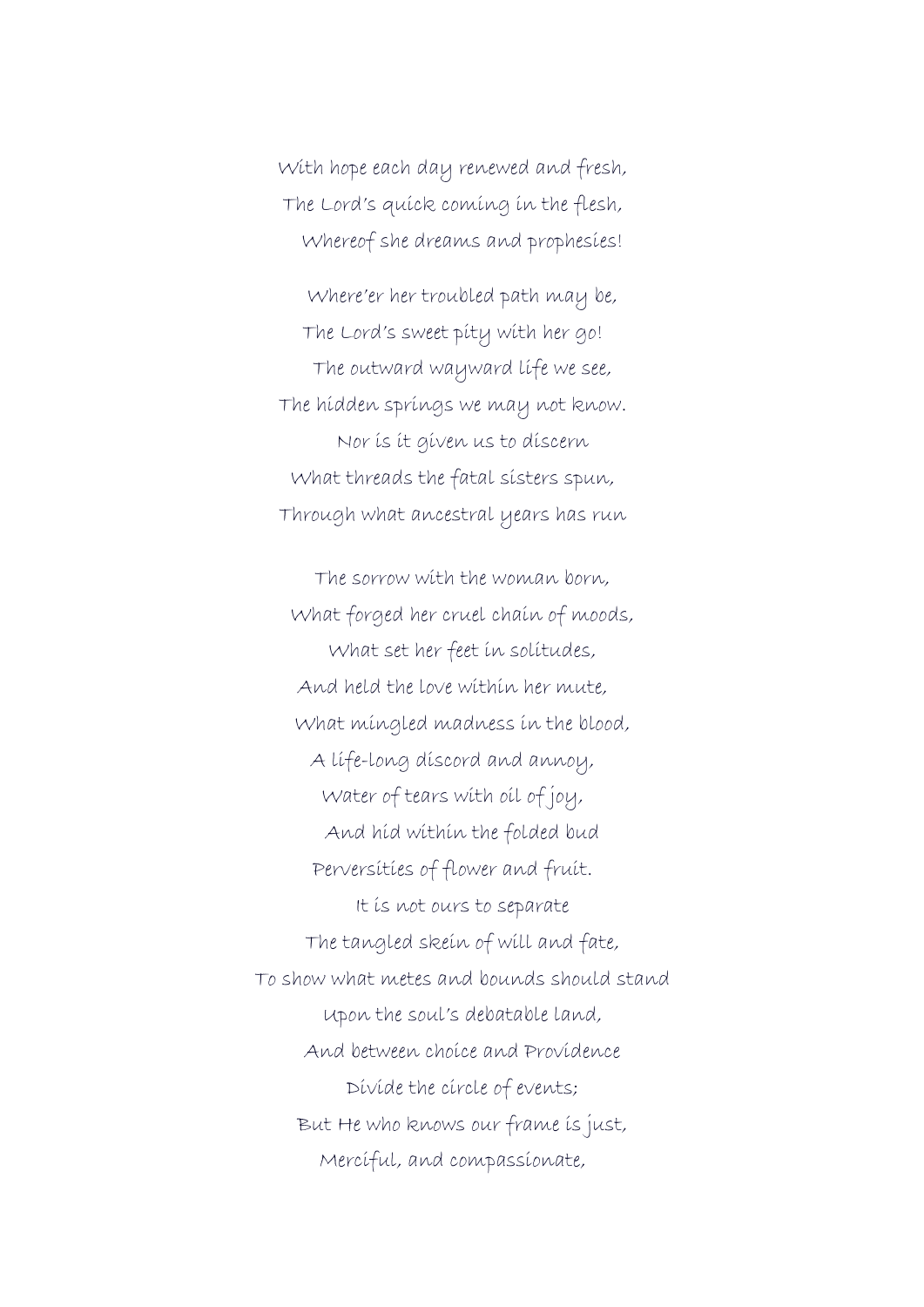# And full of sweet assurances

And hope for all the language is, That He remembereth we are dust! At last the great logs, crumbling low, Sent out a dull and duller glow,

The bull's-eye watch that hung in view, Ticking its weary circuit through, Pointed with mutely-warning sign Its black hand to the hour of nine. That sign the pleasant circle broke: My uncle ceased his pipe to smoke,

Knocked from its bowl the refuse gray, And laid it tenderly away, Then roused himself to safely cover The dull red brands with ashes over. And while, with care, our mother laid The work aside, her steps she stayed One moment, seeking to express Her grateful sense of happiness For food and shelter, warmth and health, And love's contentment more than wealth, With simple wishes (not the weak, Vain prayers which no fulfilment seek, But such as warm the generous heart, O'er-prompt to do with Heaven its part) That none might lack, that bitter night,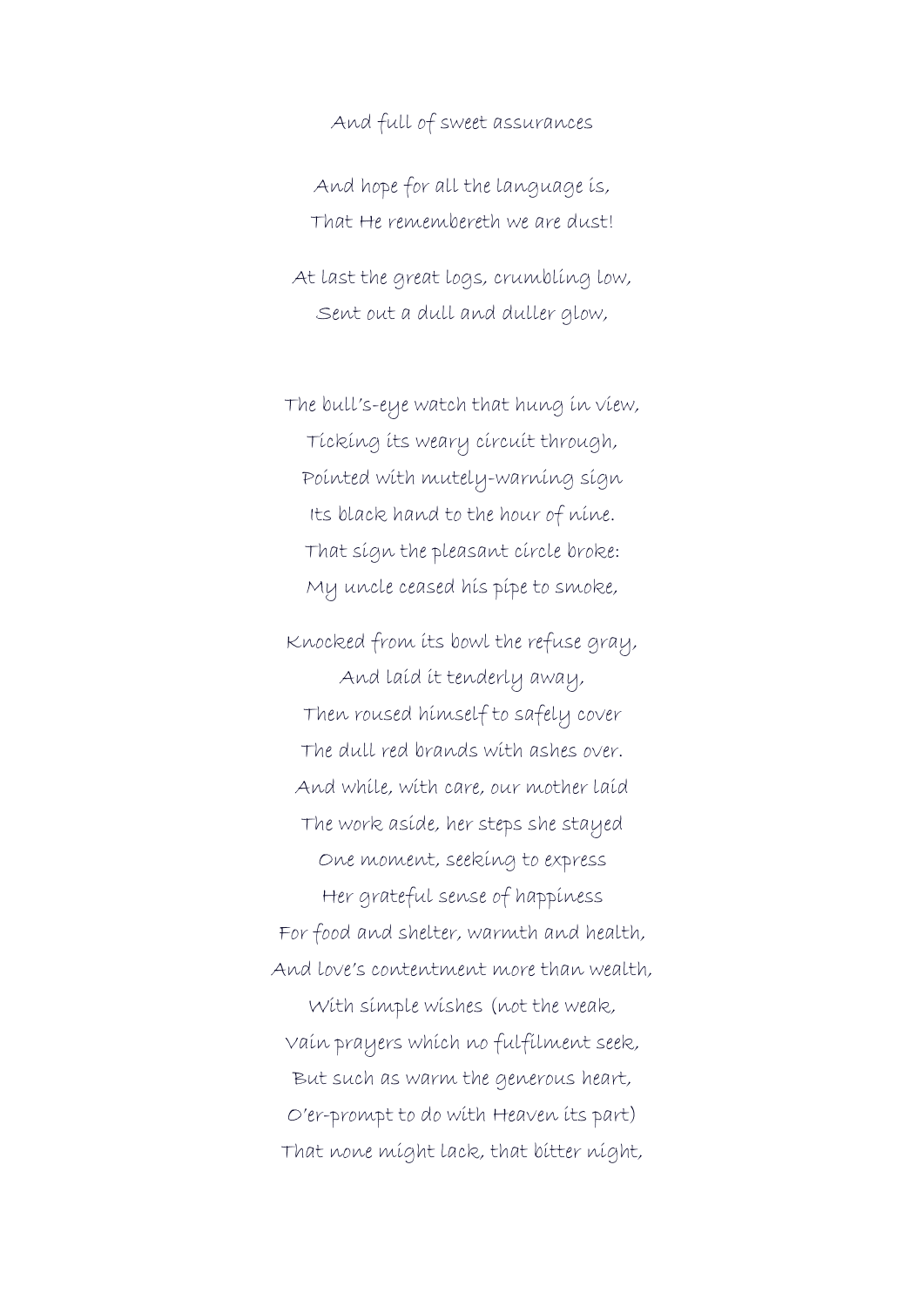For bread and clothing, warmth and light.

Within our beds awhile we heard

The wind that round the gables roared, With now and then a ruder shock, Which made our very bedsteads rock. We heard the loosened clapboards tost, The board-nails snapping in the frost; And on us, through the unplastered wall, Felt the light sifted snow-flakes fall. But sleep stole on, as sleep will do When hearts are light and life is new; Faint and more faint the murmurs grew, Till in the summer-land of dreams They softened to the sound of streams, Low stir of leaves, and dip of oars, And lapsing waves on quiet shores.

Next morn we wakened with the shout Of merry voices high and clear; And saw the teamsters drawing near To break the drifted highways out. Down the long hillside treading slow We saw the half-buried oxen go, Shaking the snow from heads uptost, Their straining nostrils white with frost.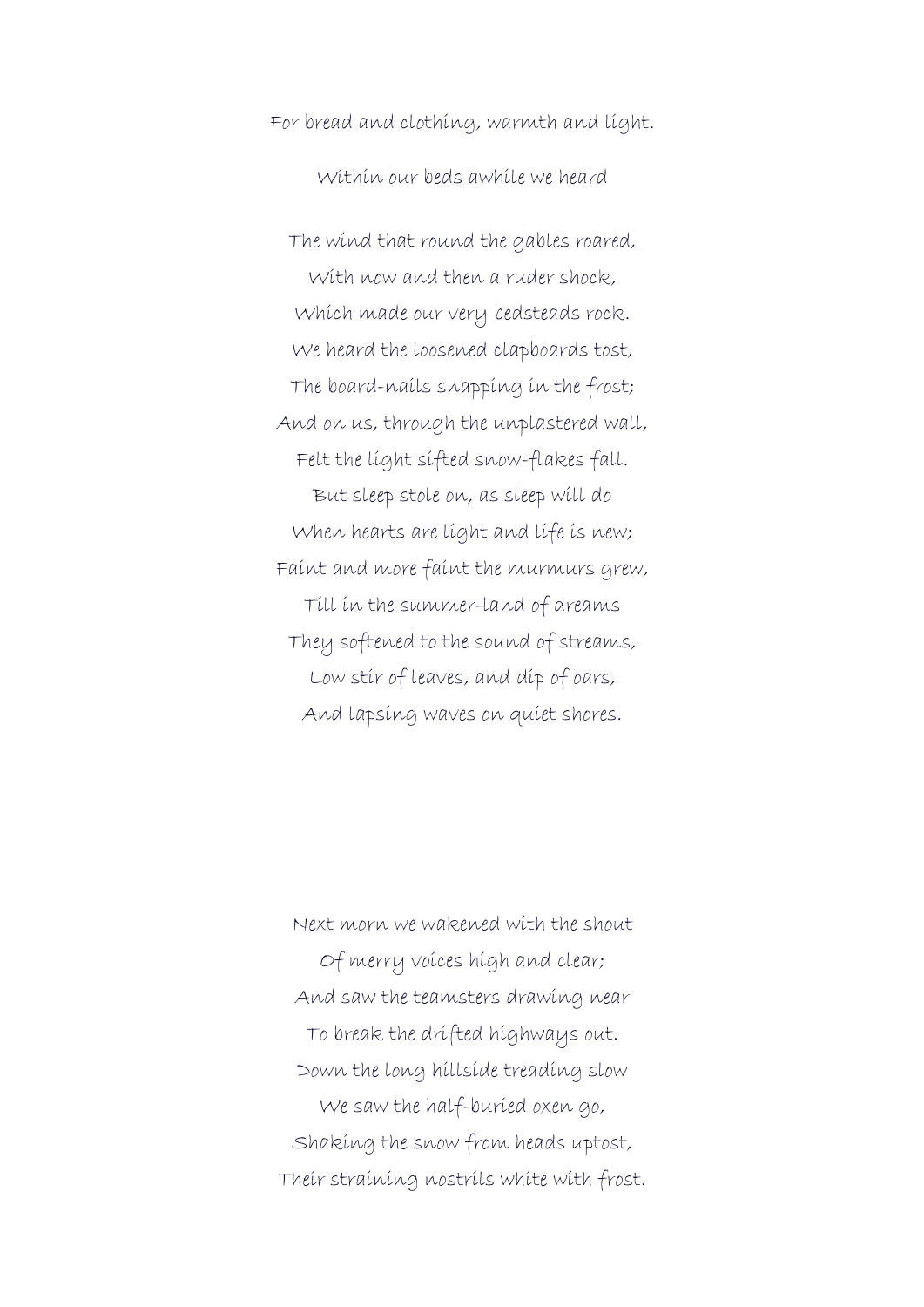# Before our door the straggling train

Drew up, an added team to gain. The elders threshed their hands a-cold, Passed, with the cider-mug, their jokes From lip to lip; the younger folks Down the loose snow-banks, wrestling, rolled, Then toiled again the cavalcade O'er windy hill, through clogged ravine, And woodland paths that wound between Low drooping pine-boughs winter-weighed.

From every barn a team afoot, At every house a new recruit, Where, drawn by Nature's subtlest law, Haply the watchful young men saw

Sweet doorway pictures of the curls And curious eyes of merry girls, Lifting their hands in mock defence Against the snow-ball's compliments, And reading in each missive tost The charm with Eden never lost.

We heard once more the sleigh-bells' sound; And, following where the teamsters led, The wise old Doctor went his round,

Just pausing at our door to say,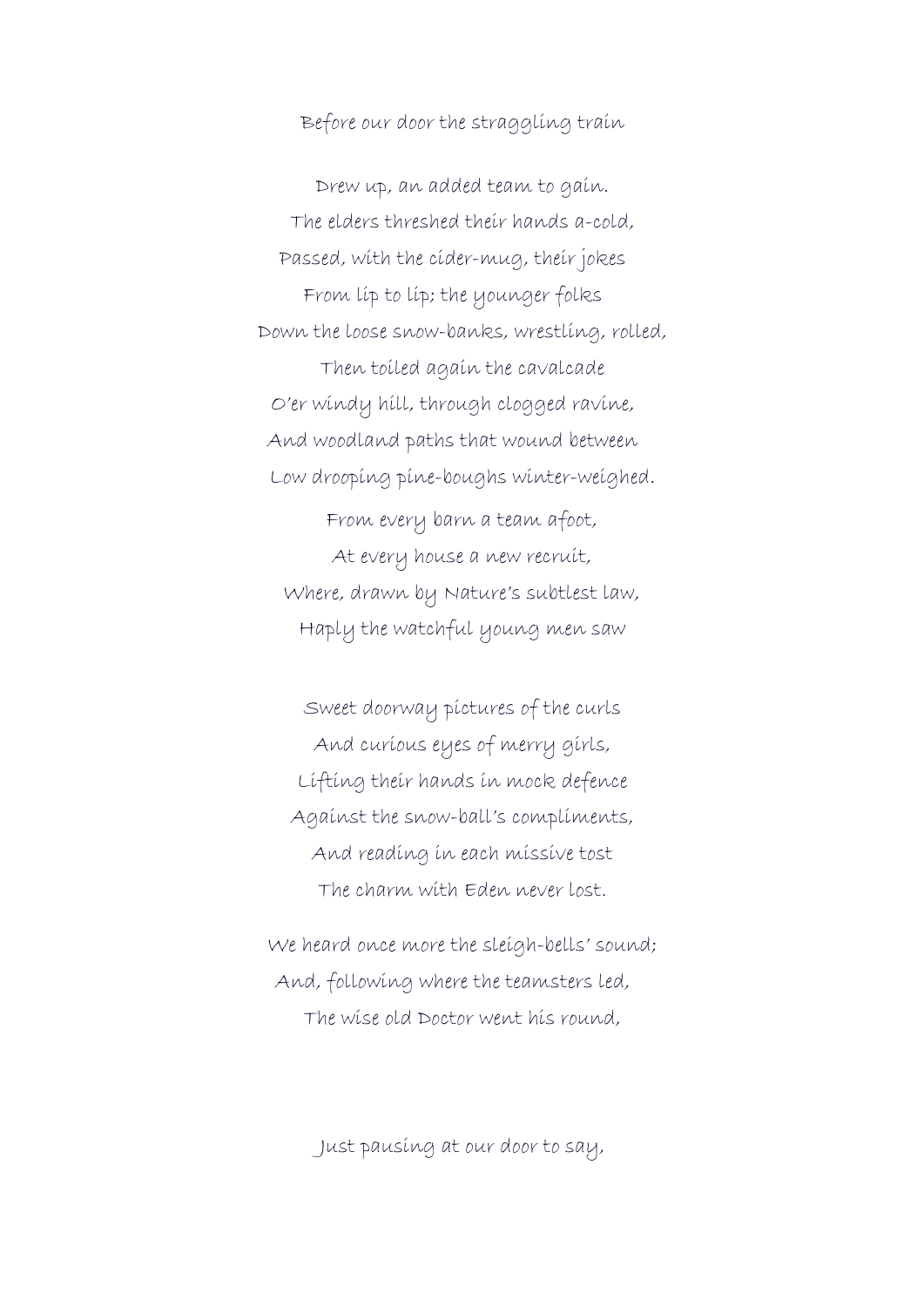In the brief autocratic way Of one who, prompt at Duty's call, Was free to urge her claim on all, That some poor neighbor sick abed At night our mother's aid would need. For, one in generous thought and deed, What mattered in the sufferer's sight The Quaker matron's inward light, The Doctor's mail of Calvin's creed? All hearts confess the saints elect Who, twain in faith, in love agree, And melt not in an acid sect The Christian pearl of charity!

So days went on: a week had passed Since the great world was heard from last. The Almanac we studied o'er,

Read and reread our little store, Of books and pamphlets, scarce a score; One harmless novel, mostly hid From younger eyes, a book forbid, And poetry, (or good or bad, A single book was all we had,) Where Ellwood's meek, drab-skirted Muse, A stranger to the heathen Nine, Sang, with a somewhat nasal whine, The wars of David and the Jews.

At last the floundering carrier bore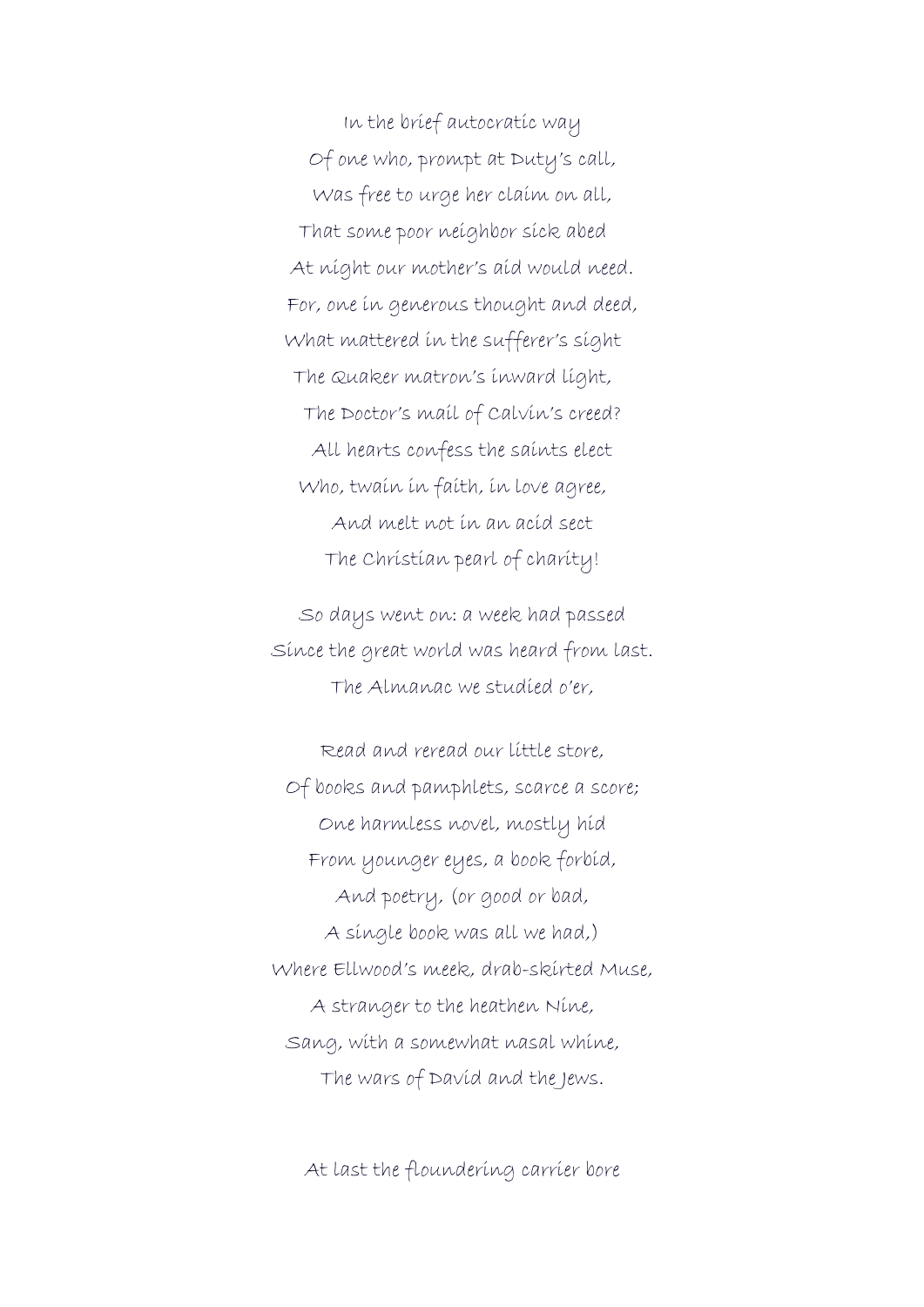The village paper to our door. Lo! broadening outward as we read,

To warmer zones the horizon spread; In panoramic length unrolled We saw the marvels that it told. Before us passed the painted Creeks, And daft McGregor on his raids In Costa Rica's everglades. And up Taygetos winding slow Rode Ypsilanti's Mainote Greeks, A Turk's head at each saddle-bow!

Welcome to us its week-old news, Its corner for the rustic Muse,

Its monthly gauge of snow and rain,

Its record, mingling in a breath The wedding knell and dirge of death; Jest, anecdote, and love-lorn tale; The latest culprit sent to jail; Its hue and cry of stolen and lost, Its vendue sales and goods at cost, And traffic calling loud for gain. We felt the stir of hall and street, The pulse of life that round us beat; The chill embargo of the snow Was melted in the genial glow; Wide swung again our ice-locked door, And all the world was ours once more!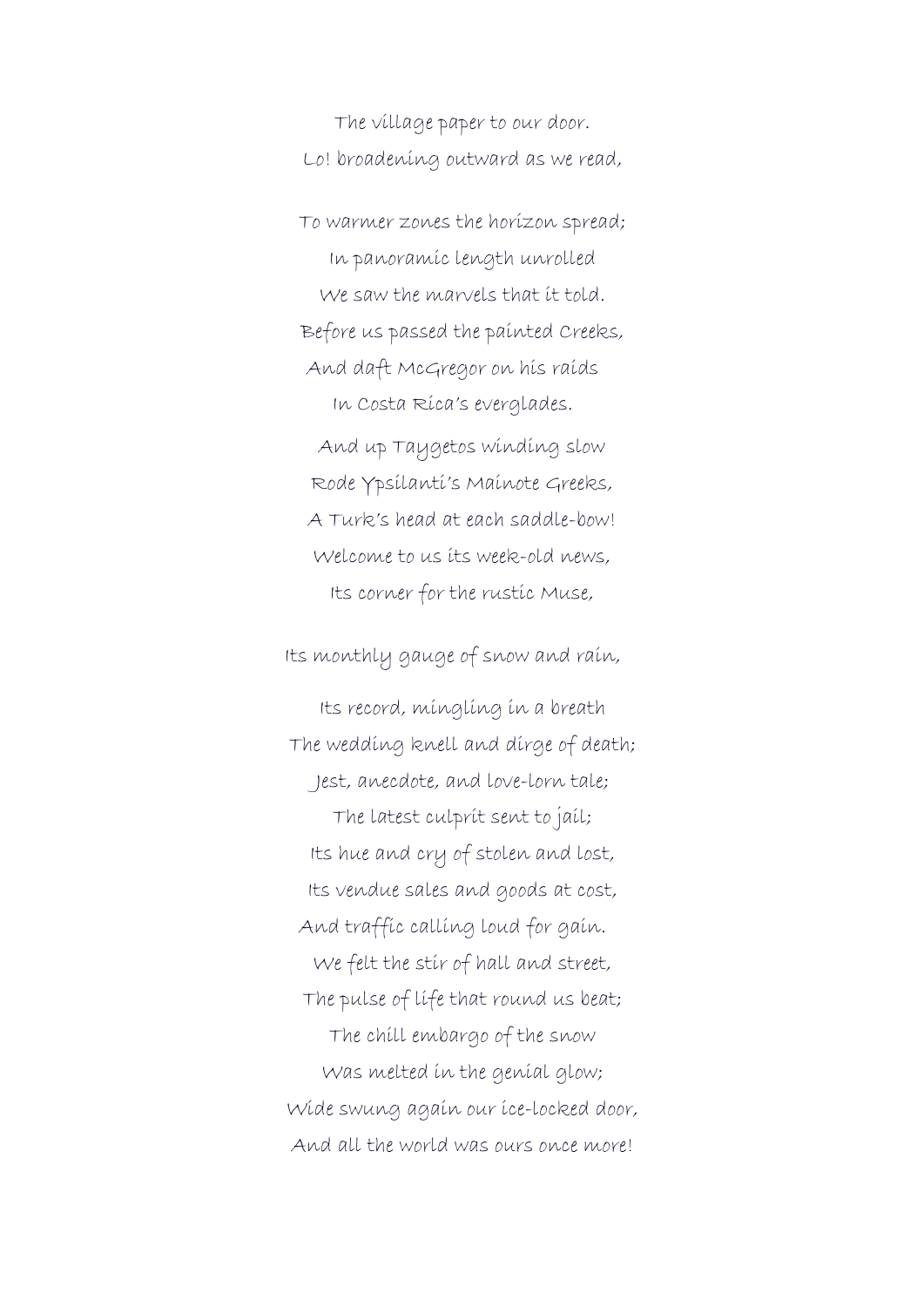Clasp, Angel of the backward look And folded wings of ashen gray And voice of echoes far away,

The brazen covers of thy book; The weird palimpsest old and vast, Wherein thou hid'st the spectral past; Where, closely mingling, pale and glow The characters of joy and woe; The monographs of outlived years, Or smile-illumed or dim with tears, Green hills of life that slope to death, And haunts of home, whose vistaed trees Shade off to mournful cypresses With the white amaranths underneath. Even while I look, I can but heed The restless sands' incessant fall, Importunate hours that hours succeed, Each clamorous with its own sharp need, And duty keeping pace with all. Shut down and clasp the heavy lids; I hear again the voice that bids

The dreamer leave his dream midway For larger hopes and graver fears: Life greatens in these later years, The century's aloe flowers to-day!

Yet, haply, in some lull of life, Some Truce of God which breaks its strife, The worldling's eyes shall gather dew,